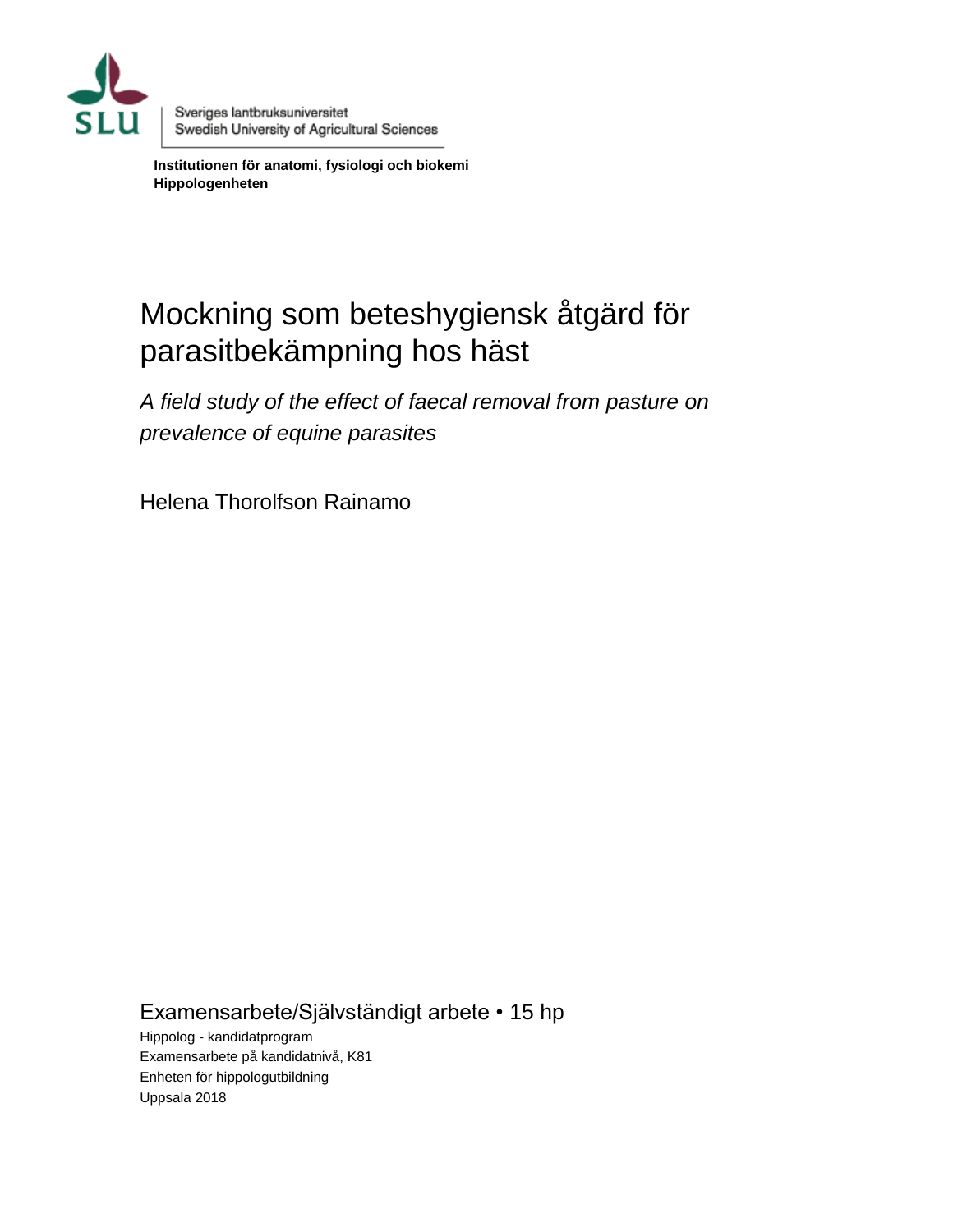## Mockning som beteshygienisk åtgärd för parasitbekämpning hos häst

*A field study of the effect of faecal removal from pasture on prevalence of equine parasites*

#### Helena Thorolfson Rainamo

| Handledare:        | Nina Roepstorff, Ridskolan Strömsholm                                                |
|--------------------|--------------------------------------------------------------------------------------|
| Bitr. handledare:  | Eva Osterman Lind, SVA                                                               |
| <b>Examinator:</b> | Giulio Grandi, SLU, institutionen för biomedicin och veterinär<br>folkhälsovetenskap |

| 15 hp                                                |
|------------------------------------------------------|
| Grundnivå, G2E                                       |
| Examensarbete i hippologi                            |
| EX0497                                               |
| Hippolog - kandidatprogram                           |
| Uppsala                                              |
| 2018                                                 |
| Examensarbete på kandidatnivå                        |
| K81                                                  |
| Elektronisk publicering: https://stud.epsilon.slu.se |
|                                                      |

**Nyckelord:** cyathostominae, strongylus vulgaris, anthelmintic resistance

#### **Sveriges lantbruksuniversitet Swedish University of Agricultural Sciences**

Fakulteten för Veterinärmedicin och husdjursvetenskap Institutionen för Anatomi, fysiologi och biokemi Hippologenheten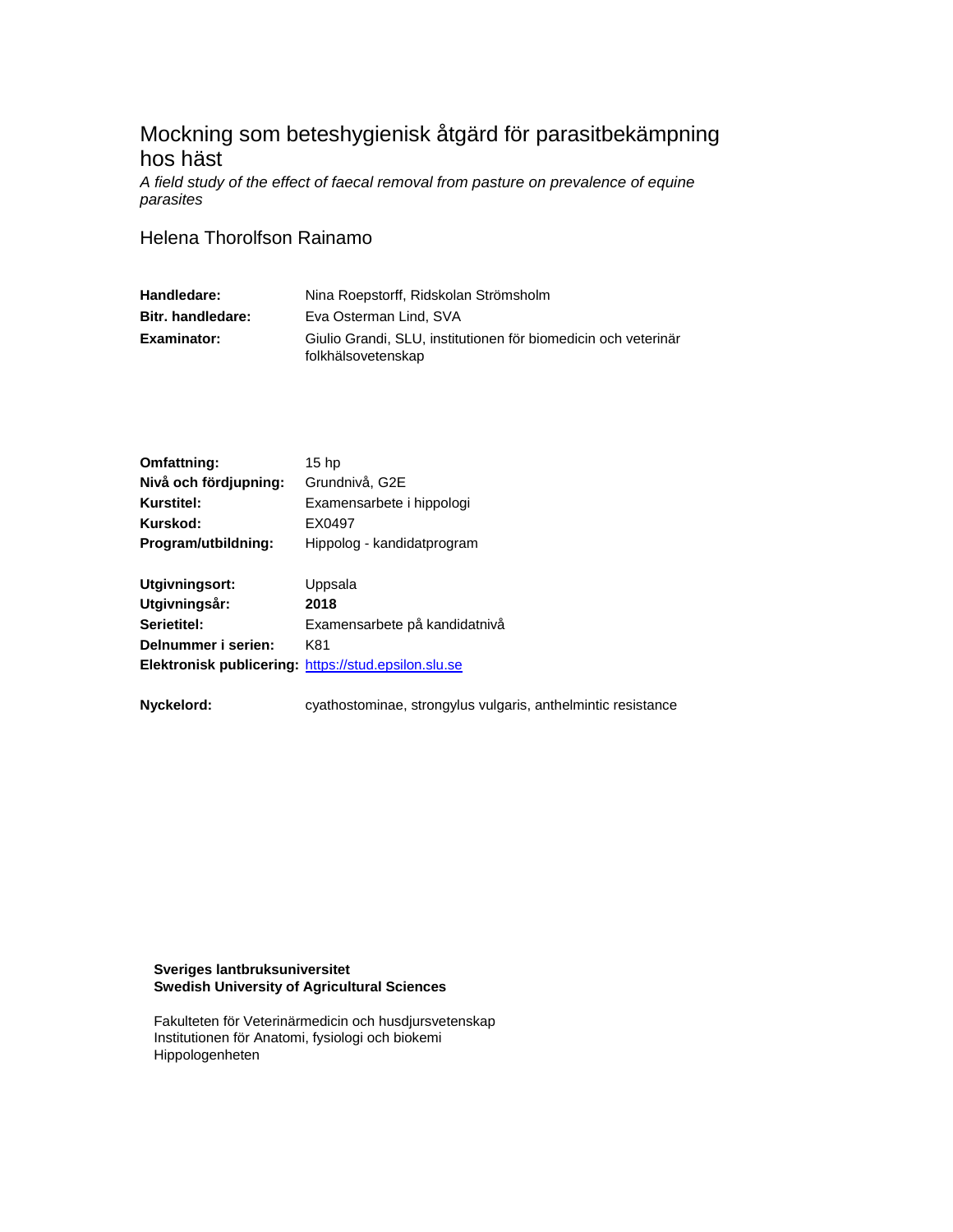# **INNEHÅLL**

| Beteshygien. |  |
|--------------|--|
|              |  |
|              |  |
|              |  |
|              |  |
|              |  |
|              |  |
|              |  |
|              |  |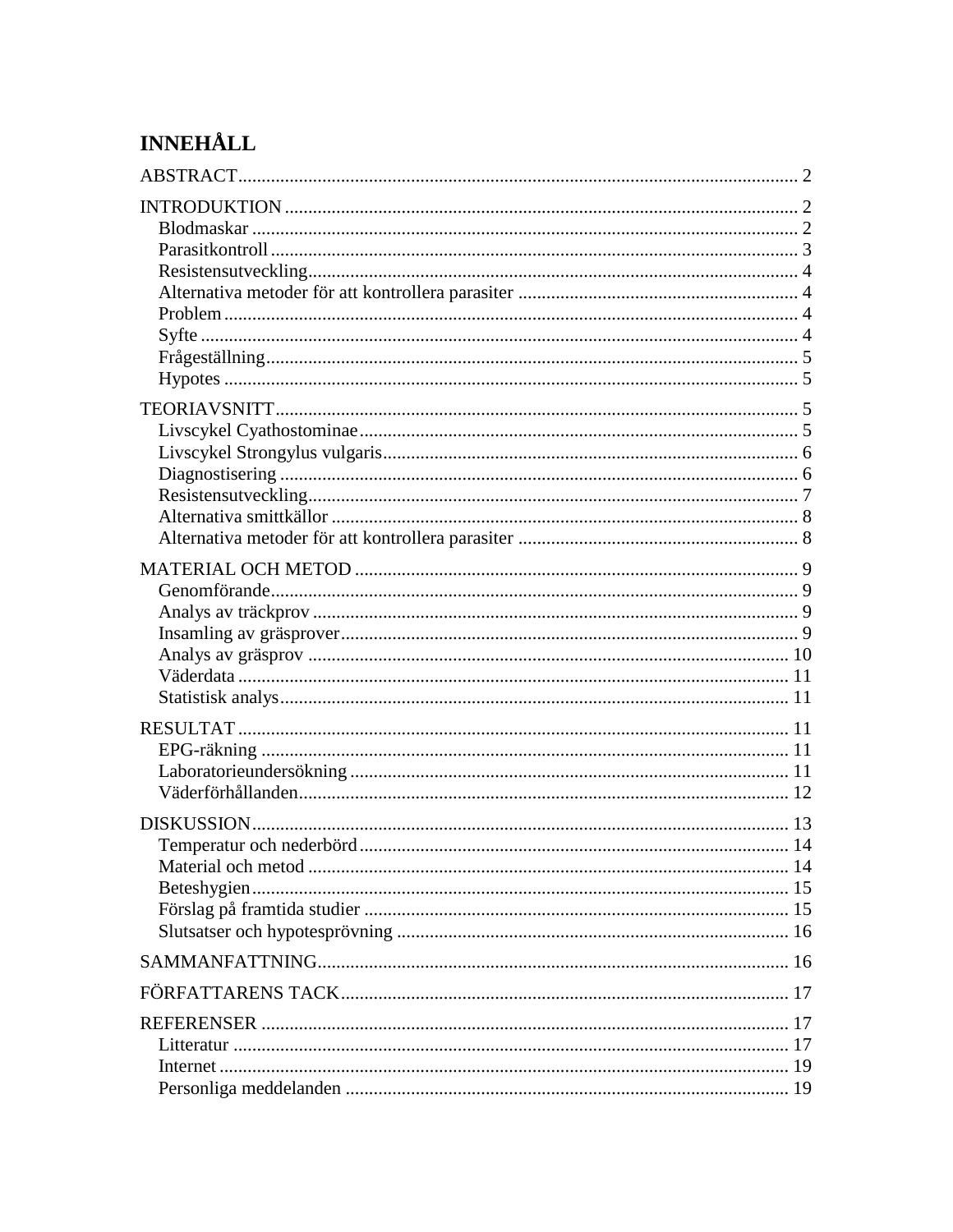## <span id="page-3-0"></span>**ABSTRACT**

#### **A field study of the effect of faecal removal from pasture on prevalence of equine parasites**

*Strongylus vulgaris (S. vulgaris)* is one of the most pathogenic parasites in horses. To control *S. vulgaris,* chemical substances named anthelmintics were introduced in the 1960`s.These drugs were used in what was called interval dose systems where horses were treated at two month intervals year round. This led to a decline of *S. vulgaris* and an increase of cyathostomins, resistant to all three available classes of anthelmintics. Today cyathostomins are the most prevalent parasites affecting horses. The cyathostomins can be pathogenic. Since the 90`s no new anthelmintic classes have been introduced and there is a substantial risk that anthelmintics used today no longer will be effective in the future. Resistant cyathostomins are now a threat to equine welfare and therefore research to develop non-chemical alternatives for parasite control is needed. Infectious third stage larvae, L3, are ingested by horses on pastures. One alternative method includes manual faecal removal from pasture where little work has been done to confirm the effectiveness of this method.

The aim of this study was to elucidate if manual faecal removal from pasture twice a week can reduce the amount of infectious larvae found in grass samples from pasture. The hypothesis was that the average larval counts from the pasture were faeces was removed manually twice a week would be lower than the average larval counts from the pasture were faeces was not remowed.

In this study, grass samples were collected from two pastures, where three horses with known egg shedding were grazing. Every other day, the horses were transfered from one pasture to the other. From one of the pastures, faeces were removed manually, twice a week. From the other pasture, no faeces were removed. Samples were preparated in the laboratory and L3-larvae were counted under a microscope.

The L3-larval counts from the pasture where faeces were removed manually twice a week, resulted in an average number of seven compared to the larval counts obtained from the pasture from which there was no faecal removal where the average number was 3480. This indicates that removing equine faeces from pasture twice a week could be an effective method to reduce infectious L3-larvae in the grass and help to control parasite infection.

## <span id="page-3-1"></span>**INTRODUKTION**

#### <span id="page-3-2"></span>**Blodmaskar**

Redan under antiken var det känt att parasiter orsakade sjukdomstillstånd hos hästar (Hugot, Baujard & Morand 2001). Läkekonstens fader Hippokrates nämnde i en av sina skrifter att hästar plågades av parasiter som var svåra att behandla (Hugot, Baujard & Morand 2001). Så gott som alla hästar är infekterade med endoparasiter (Osterman Lind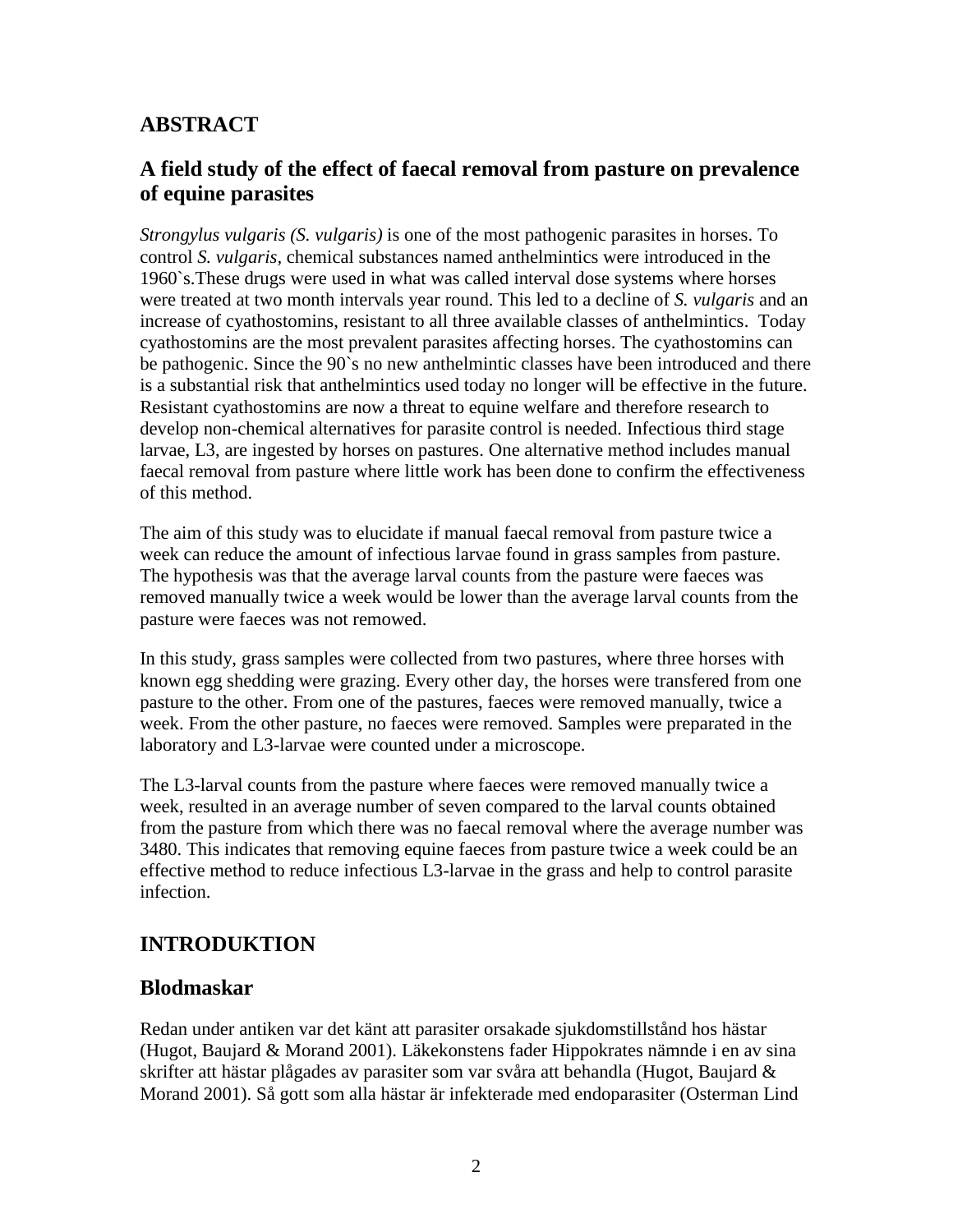et al. 2007). Hästens vanligaste parasiter är blodmaskar, så kallade strongylida maskar. Blodmaskarna brukar delas in i stora (*Strongylus species*) och små (Cyathostominae) (SVA 2016). Hästarna smittas med blodmask när de betar gräs på infekterade beten (Peregrine et al. 2006). I mindre mängd påverkar parasiter vanligen inte hästens hälsa, men större mängder parasiter kan däremot orsaka allvarliga hälsoproblem (Matthews 2014). Föl och unghästar är normalt känsligare för parasitangrepp än vuxna hästar (Peregrine et al. 2006).

*Strongylus vulgaris* (*S. vulgaris*) förknippas främst med kolik orsakad av larvstadier som vandrar i blodkärlen och som då ger upphov till tarmskador, vilka kan bli letala (SVA 2016).

Infektion med små Cyathostominae kan orsaka avmagring, diarré och kolik (Morariu et al. 2008). Hästar kan även insjukna i ett allvarligt tillstånd, kallat *larval cyathostominos*, vilket innebär att stora mängder larver som befunnit sig i vila i tarmväggen reaktiveras och tar sig ut i tarmen samtidigt, ibland med dödlig utgång (Peregrine et al. 2006).

Utvecklingen från ägg till det infektiösa tredje larvala stadiet, L3, tar omkring 2-4 veckor (Corbett et al. 2014). Det är under det tredje stadiet som parasiten, beroende av regn, migrerar från träcken ut i betet (Corbett et al. 2014). En studie av Love et al. (2016) har även visat att infektiösa larver kan utvecklas i fuktiga halmbäddar. Cyathostominaelarvernas utveckling och överlevnad påverkas av temperatur och luftfuktighet (Love et al. 2016). Larverna utvecklas snabbare och överlever längre i fuktigt väder, med temperaturer kring 10-25 grader (Morariu et al. 2008). Blodmaskäggen tål även låga temperaturer och minusgrader (Osterman Lind 2005). Det är också känt att larverna i det tredje larvala stadiet tål sträng kyla och att ett snötäcke kan fungera som skydd under vintern (Osterman Lind 2005).

#### <span id="page-4-0"></span>**Parasitkontroll**

Under århundraden saknades möjlighet att kontrollera parasiterna och behandla de infekterade hästarna. Under början av 1960-talet introducerades avmaskningsmedel innehållande bensimidazoler, en typ av anthelmintika som innebar ett effektivt och säkert sätt att behandla hästar mot parasiter. Rekommendationen var att alla hästar skulle avmaskas var åttonde vecka, vilket resulterade i att parasitorsakade sjukdomsfall och dödsfall minskade drastiskt. Det huvudsakliga syftet var att kontrollera *S. vulgaris* som därmed kraftigt minskade i frekvens. Tyvärr har den intensiva användningen av anthelmintika lett till att hästens parasiter, framförallt Cyathostominae har utvecklat resistens mot dessa substanser. (Kaplan & Nielsen 2010)

År 2007 infördes receptbeläggning av all anthelmintika för häst i Sverige (Osterman Lind 2007). För utfärdande av recept rekommenderas individuella träckprov och riktad selektiv avmaskning av hästar (SVA 2016). Statens veterinärmedicinska anstalt (SVA) rekommenderar för närvarande avmaskning vid äggutskiljning över 200 ägg per gram träck (EPG) samt vid förekomst av *S. vulgaris* och/eller bandmask (Osterman Lind 2017, personligt meddelande). Det fanns fortfarande år 2010 veterinärer som rekommenderade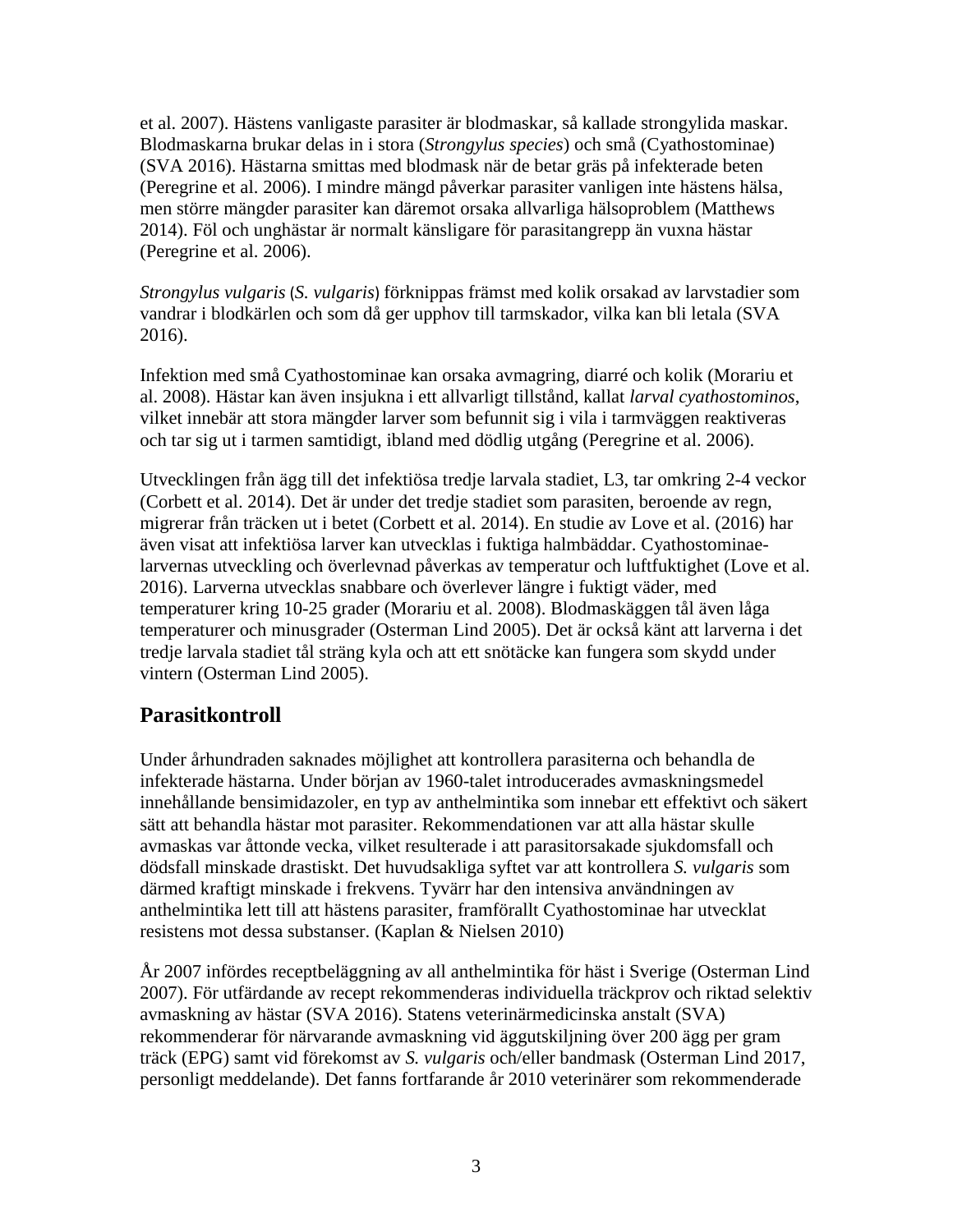rutinmässiga avmaskningar baserat på den kunskap som fanns för 40–50 år sedan (Kaplan & Nielsen 2010).

## <span id="page-5-0"></span>**Resistensutveckling**

Hästen*s* parasiter har utvecklat resistens mot anthelmintika, vilket innebär ett hot mot hästens hälsa (Kaplan 2002). Resistens mot anthelmintika kan definieras som genetiskt överförd förlust av känslighet för en substans, i en maskpopulation som tidigare var känslig för samma substans (Ihler 2010). I praktiken innebär det att maskar överlever vid avmaskning (Ihler 2010). De första rapporterna om resistens mot anthelmintika hos Cyathostominae kom redan i mitten av 1960-talet (Kaplan 2004). När moderna läkemedel mot parasitinfektioner togs fram under de följande årtiondena, följdes de av rapporter om resistensutveckling hos parasiter som behandlades med substanserna (Kaplan 2004).

Nya läkemedel för att bekämpa parasiter hos hästar har inte kommit ut på marknaden sedan 90-talet (Nielsen et al. 2007). Samtidigt har en överanvändning av befintliga substanser på ett dramatiskt sätt förändrat förekomst och biologi hos parasiterna (Nielsen et al. 2007). Befintliga preparat i samtliga tre klasser av anthelmintika som finns tillgängliga riskerar att bli verkningslösa i framtiden (Kaplan 2002). Detta innebär att behovet av att utveckla alternativa, icke kemiska metoder för parasitkontroll är mycket stort (Kaplan 2002). Det är nödvändigt för framtiden att inom hästnäringen tillämpa långsiktigt hållbara rutiner för parasitkontroll, för att stoppa den ökande resistensutvecklingen (Corbett et al. 2014).

## <span id="page-5-1"></span>**Alternativa metoder för att kontrollera parasiter**

En omfattande studie av beteshygien som metod för parasitkontroll utfördes i Storbritannien på åsnor. Resultaten visade att de åsnor som gått på de fält som mockats, hade stadigt minskande ägg per gram träck jämfört med de åsnor som betat på de omockade fälten. (Corbett et al. 2014)

## <span id="page-5-2"></span>**Problem**

Försök att få kontroll över framförallt *S. vulgaris* har lett till en överanvändning av anthelmintika vilket i sin tur lett till att resistenta arter av Cyathostominae har utvecklats. Befintliga anthelmintika riskerar att bli verkningslösa. En minskad användning av kemiska preparat genom riktad selektiv avmaskning riskerar att leda till att *S. vulgaris* ökar igen. Icke kemiska metoder behöver därför utvecklas för att bidra till att kontrollera parasittrycket. En sådan metod kan innefatta beteshygieniska åtgärder såsom mockning av beteshage.

# <span id="page-5-3"></span>**Syfte**

Syftet med det här arbetet var att undersöka om regelbunden manuell mockning av beteshage kan reducera parasitsmitta på betet och på så sätt utgöra ett effektivt komplement till avmaskning för hållbar parasitkontroll.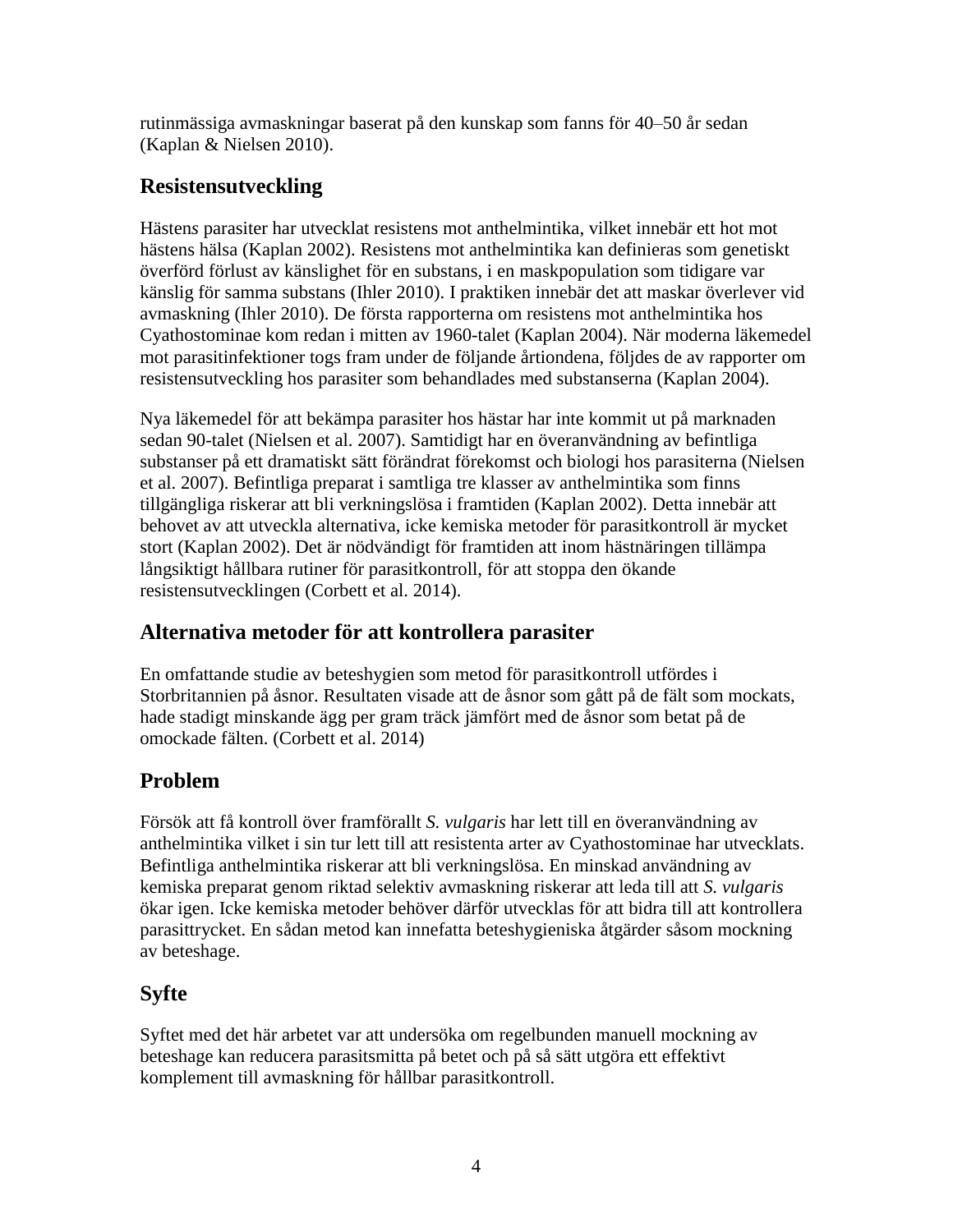## <span id="page-6-0"></span>**Frågeställning**

Hur påverkar mockning av beteshage två gånger i veckan antalet L3-larver i gräset?

## <span id="page-6-1"></span>**Hypotes**

Hypotesen var att mockning av en parasitinfekterad beteshage två gånger i veckan skulle reducera antalet L3- larver i gräsproverna jämfört med gräsprover tagna från en parasitinfekterad hage som inte mockades. Medelvärdet av de prover som tagits från den mockade beteshagen bör vara lägre än medelvärdet av de gräsprover som tagits från den omockade beteshagen.

# <span id="page-6-2"></span>**TEORIAVSNITT**

## <span id="page-6-3"></span>**Livscykel Cyathostominae**

Inom gruppen Cyathostominae finns ett 50- tal arter beskrivna (Bredtmann et al. 2017; Osterman Lind et al. 2007). I en svensk studie utförd av Osterman Lind et al. (2003) vid ett stuteri i Skåne identifierades 15 arter av Cyathostominae. Det var sex arter som stod för över 90 procent av cyathostominerna som påträffades hos hästarna i studien (Osterman Lind et al. 2003). Varje häst var i genomsnitt infekterad med 9 arter (Osterman Lind et al. 2003).

Cyathostominae har en direkt livscykel, vilket betyder att maskarna inte använder sig av någon mellanvärd innan de infekterar hästen (Bredtmann et al. 2017).

Blodmaskarna är morfologiskt oskiljaktiga som ägg och det är därför inte möjligt att identifiera vilken art de tillhör genom mikroskopering (Kaplan 2002). Blodmaskäggen kommer ut med hästens träck och kläcks i träckbollarna på betet (Bredtmann et al. 2017). Inom två till fyra dagar utvecklas de under goda förhållanden till det första larvala stadiet, L1 (Osterman Lind 2005). De nykläckta L1-larverna utvecklas sedan vidare till det andra larvala stadiet, L2, och sedan vidare till L3-larver (Bredtmann et al. 2017). Efter att hästen fått i sig L3-larverna, se figur 1, via betet kapslar de in sig i grovtarmens mukosa eller submukosa, det vill säga tarmens slemhinna och dess närmaste undre lager, där de kan ligga vilande under flera år (Matthews 2014; Peregrine et al. 2006). Dessa L3-larver är relativt okänsliga mot anthelmintika (Matthews 2014). Larverna utvecklas så småningom till L4-stadiet och tar sig ut från slemhinnan till lumen, tarmens hålrum, där de mognar till L5-stadiet och könsmogna vuxna maskar (Peregrine et al. 2006). När larverna tar sig ut ur tarmslemhinnan uppstår en lokal inflammation i tarmen vilket kan ge upphov till symptom (Peregrine et al. 2006). Maskarna är gråvita eller rödaktiga och en halv till två centimeter långa (SVA 2016). Prepatenstiden, det vill säga tiden från att hästen infekteras till dess att den utskiljer ägg med träcken är omkring två till tre månader (Osterman Lind 2005).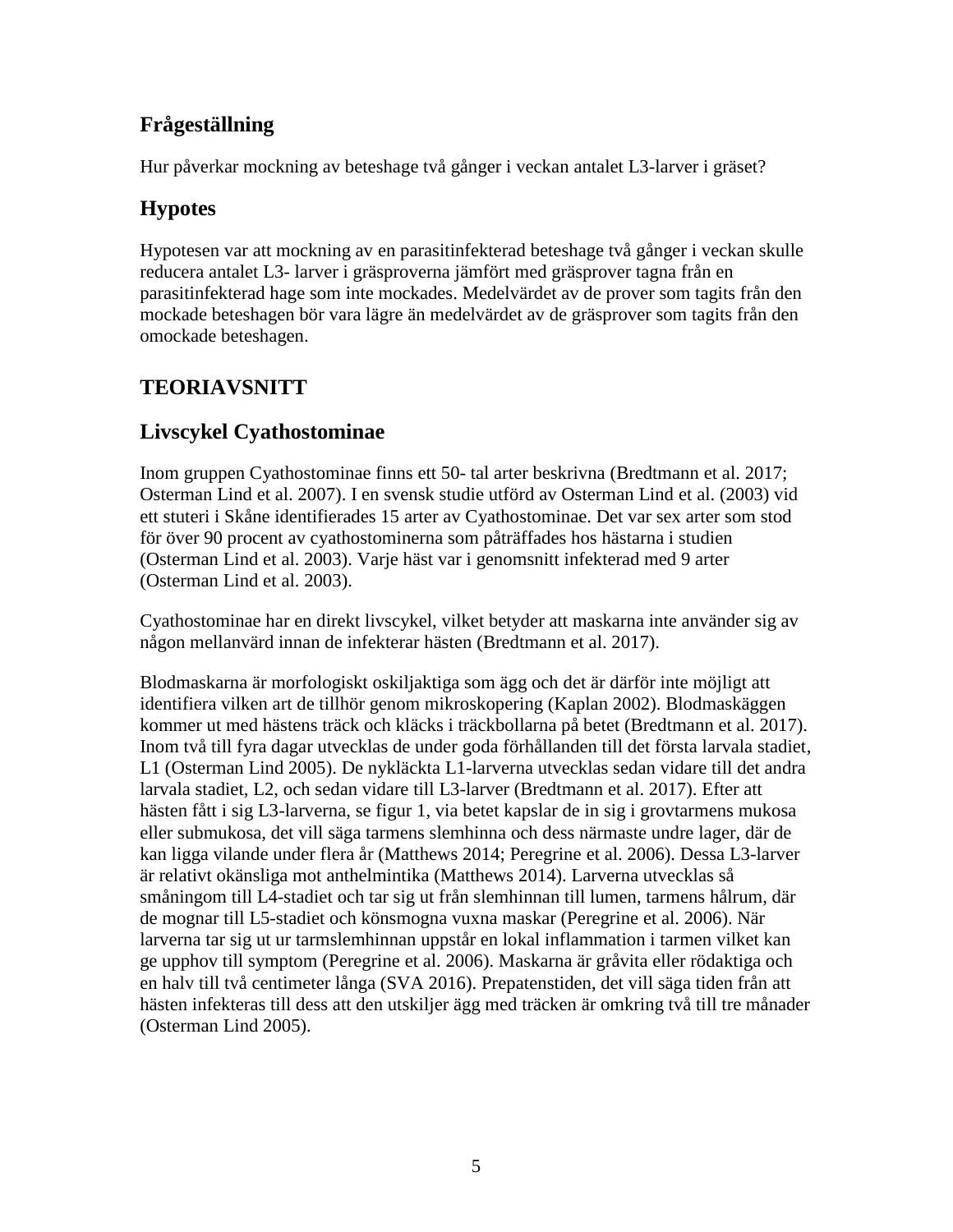

**Figur 1**. Cyathostominae i L3-larv stadium. Foto: Eva Osterman Lind, Statens veterinärmedicinska anstalt.

## <span id="page-7-0"></span>**Livscykel Strongylus vulgaris**

*S. vulgaris* har liksom Cyathostominae en direkt livscykel. *S. vulgaris* lägger ägg i tarmen hos den infekterade hästen som sedan kommer ut med träcken på betet och utvecklas till infektiösa L3-larver, se figur 2. När L3-larverna har intagits av hästen och hamnat i tarmen utvecklas den till L4-larv. Dessa borrar in sig i blodkärlen i tarmväggen och förflyttar sig via kärlen till främre krösrotsartären, det stora kärlet som grenar ut från aorta och försörjer tarmarna med arteriellt blod. Just i förgreningen sker sedan utvecklingen till det femte larvala stadiet, L5, vilket är den vuxna parasiten. Denna utveckling tar tre till fyra månader. Därefter hamnar de åter i grovtarmen via blodbanorna där de fäster vid tarmslemhinnan och äggläggning sker. (Khan, Roohi & Rana 2015)

Prepatenstiden för *S. vulgaris* är omkring sex månader (Osterman Lind 2005)



**Figur 2**. Överst på bilden visas *Strongylus vulgaris* och den undre är en Cyathostominae, bägge i det tredje larvala stadiet. Foto: Eva Osterman Lind, Statens veterinärmedicinska anstalt.

#### <span id="page-7-1"></span>**Diagnostisering**

Blodmaskinfektion diagnostiseras vanligen genom påvisande av ägg i träckprov (Kaplan 2002). Genom att fastställa EPG uppskattas mängden vuxna äggläggande maskar i tarmen (Kaplan 2002). Det finns idag inget effektivt sätt att exakt fastställa mängden larver av blodmask (Peregrine et al. 2006). En metod för att diagnostisera *S. vulgaris* är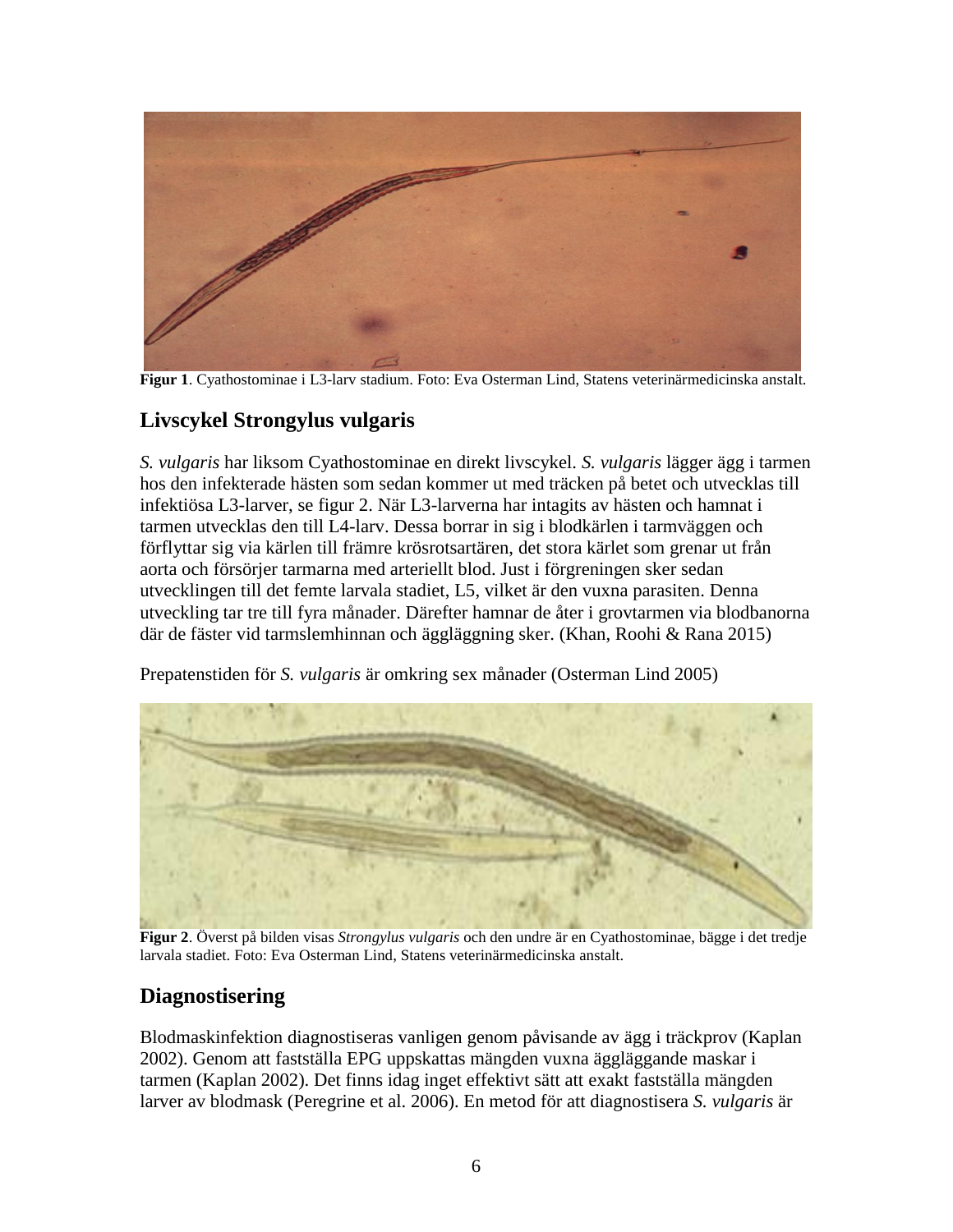att göra en larvodling från träckprovets ägg, som följs av en mikroskopering för morfologisk artbestämning (Kaplan 2002).

## <span id="page-8-0"></span>**Resistensutveckling**

Thiabendazole som tillhör gruppen bensimidazoler, godkändes för användning på häst år 1962 och de första rapporterna om resistens mot denna substans publicerades år 1965 (Kaplan 2004). Resistens mot bensimidazol bekräftades så sent som år 2000 i en studie utförd hos svenska hästbesättningar, trots att svenska hästar inte behandlats med substansen på mellan tio och femton år (Osterman Lind 2005).

År 1974 registrerades substansen pyrantel, tillhörande gruppen tetrahydropyrimidiner och under 80- och 90-talen introducerades ivermektin och moxidektin som är makrocykliska laktoner (Kaplan 2004). Dessa tre grupper utgör i dag de medel som finns att tillgå för att på kemisk väg bekämpa hästens parasiter (Matthews 2012; Molento, Nielsen & Kaplan 2012). Länge var ivermektin den substans som var mest effektiv men resistens hos Cyathostominae mot substanser ur samtliga tre grupper har nu konstaterats (Matthews 2012; Molento, Nielsen & Kaplan 2012).

Mekanismen för resistensen på molekylär nivå hos Cyathostominae är föga känd. Mest kunskap har man om bensimidazoler och deras påverkan på betatubulinprotein som bygger upp mikrotubuli där också genen har klonats och undersökts. (Kaplan 2002)

Infektion av Cyathostominae hos hästar innebär ofta att flera arter infekterar hästen samtidigt (Bredtmann et al. 2017). De enskilda arterna hos Cyathostominae är svåra att särskilja då tillräckligt bra identifikationsmetoder saknas (Bredtmann et al. 2017). Kunskap huruvida vissa arter spelar större roll än andra för uppkomst av resistens är ännu oklart (Bredtmann et al. 2017; Nielsen et al. 2014). Det finns också undersökningar som tyder på att olika stadier av samma art kan ha olika grader av motståndskraft (Nielsen et al. 2014).

Utvecklingen av anthelmintikaresistens är komplex och påverkas av flera faktorer. Den enskilt viktigaste faktorn har att göra med storleken av parasitrefugium. Detta definieras som den del av parasitpopulationen som inte utsätts för anthelmintikasubstansen under behandlingen, till exempel de frilevande larverna på betet och parasitstadier där substansen inte har någon verkan, samt hästar som inte ingår i behandlingen. Dessa individer utgör en pool för icke resistenta alleler som sedan kan späda ut de resistenta allelerna i populationen. Följaktligen kan åtgärder för att bevara dessa refugia vara av betydelse för att bromsa resistensutvecklingen. (Nielsen et al. 2007)

Det har tidigare antagits att resistensalleler förekommer i populationen naturligt i små mängder innan den behandlas med anthelmintika. Behandlingen skulle sedan selektera för de resistenta individerna. Senare data har dock visat att det snarare är spontana mutationer som sker med återkommande frekvens som står för resistensen som omedelbart blir framselekterad när anthelmintika sätts in. (Nielsen et al. 2014)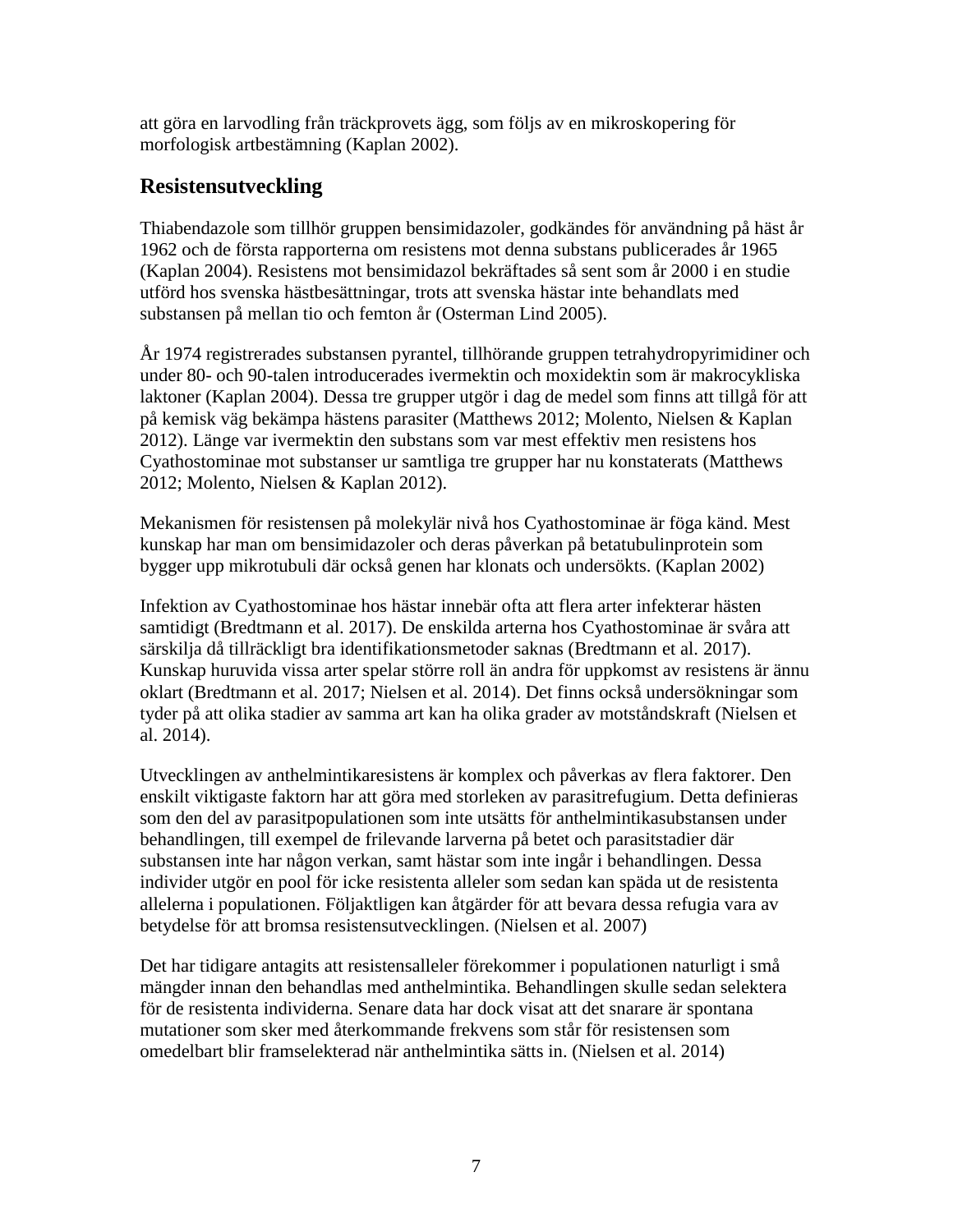Den metod som för närvarande finns tillgänglig för att mäta resistens är faecal egg count reduction test (FECRT). Minskningen av ägg efter behandlingen mäts för ett antal hästar och ett medelvärde av effektiviteten, mätt i procent, räknas ut. Enligt riktlinjer som utarbetats av World Association for the Advancement of Veterinary Parasitology så är värden under 90 % en indikation på att resistens föreligger. (von Samson-Himmelstjerna 2012)

#### <span id="page-9-0"></span>**Alternativa smittkällor**

I en studie utförd av Love et al. (2016) visade resultaten att Cyathostominae kan utvecklas till infektiösa larver i fuktiga halmbäddar. De samlade in 24 halmprover, från 6 olika åsnestallar. I 18 av dessa prover, från samtliga sex stall, påträffades infektiösa Cyathostominae-larver. Som mest påträffades cirka 4500 larver per kilo torrbädd. Därmed finns det en möjlighet att hästar som står på halmbädd, kan infekteras i boxen om de äter halmen. De infektiösa larverna påträffades endast i fuktig halm, inte i den torra. Byte av halmbädd till ny halm, resulterade i att antalet påträffade larver sjönk.

#### <span id="page-9-1"></span>**Alternativa metoder för att kontrollera parasiter**

I Devon, Storbritannien, utförde Corbett et al. (2014) en studie i en fristad för åsnor. De fördelade 345 åsnor på elva olika fält som delades in i tre grupper. Den första gruppens beten, bestående av totalt 96 åsnor, fördelade på fyra fält, mockades manuellt två gånger i veckan. Den andra gruppens beten, bestående av totalt 137 åsnor, fördelade på fyra fält, mockades automatiskt med maskin två gånger i veckan. Den tredje gruppens beten, bestående av resterande 112 åsnor, fördelade på tre fält, mockades inte. Studien pågick under sju månader från maj till oktober år 2010. McMaster- teknik användes för att beräkna antalet ägg i träcken och användes som metod för att jämföra resultaten mellan grupperna. De individuella värdena hos åsnorna varierade från 0 till 5050 EPG. Åsnorna med EPG-värden på 2000 och uppåt behandlades med anthelmintika. Totalt administrerades 75 doser anthelmintika, som fördelades på 41 åsnor under studietiden. Resultaten visade att de åsnor som gått på de fält som mockats, hade stadigt minskande Cyathostominae börda, jämfört med de åsnor som betat på de omockade fälten. Metoden som användes för att avlägsna träcken från betena, verkade inte påverka resultatet. De flesta studier avseende Cyathostominae är utförda på häst, trots det anses de vara överförbara på alla hästdjur. Livscykeln hos parasiterna är lika hos åsnor och hästar. Åsnor som får ivermektin intramuskulärt visar 0 EPG på träckprover under en period efteråt. Dessa likheter gjorde att Corbett et al. (2014) drog slutsatsen att även om studien är utförd på åsnor, så bör rekommendationen vara överförbar på hästar. Rådet som Corbett et al. (2014) ger, är att om betet innehåller mer än en häst per hektar, så bör betet mockas två gånger i veckan. Syftet var att avlägsna träcken innan larverna utvecklas från L1 till L3 och migrerar ut i betet. Vidare samlades gräsprover in från betena som undersöktes. Där visade 21 av 30 prover från den manuellt mockade hagen på 0 antal påträffade infektiösa larver i gräsproverna. Proverna från den automatiskt mockade hagen och den omockade hagen visade på högre siffror. Slutsatsen av studien blev att de saknade tillräckligt med data för att skapa underlag för en statistisk analys.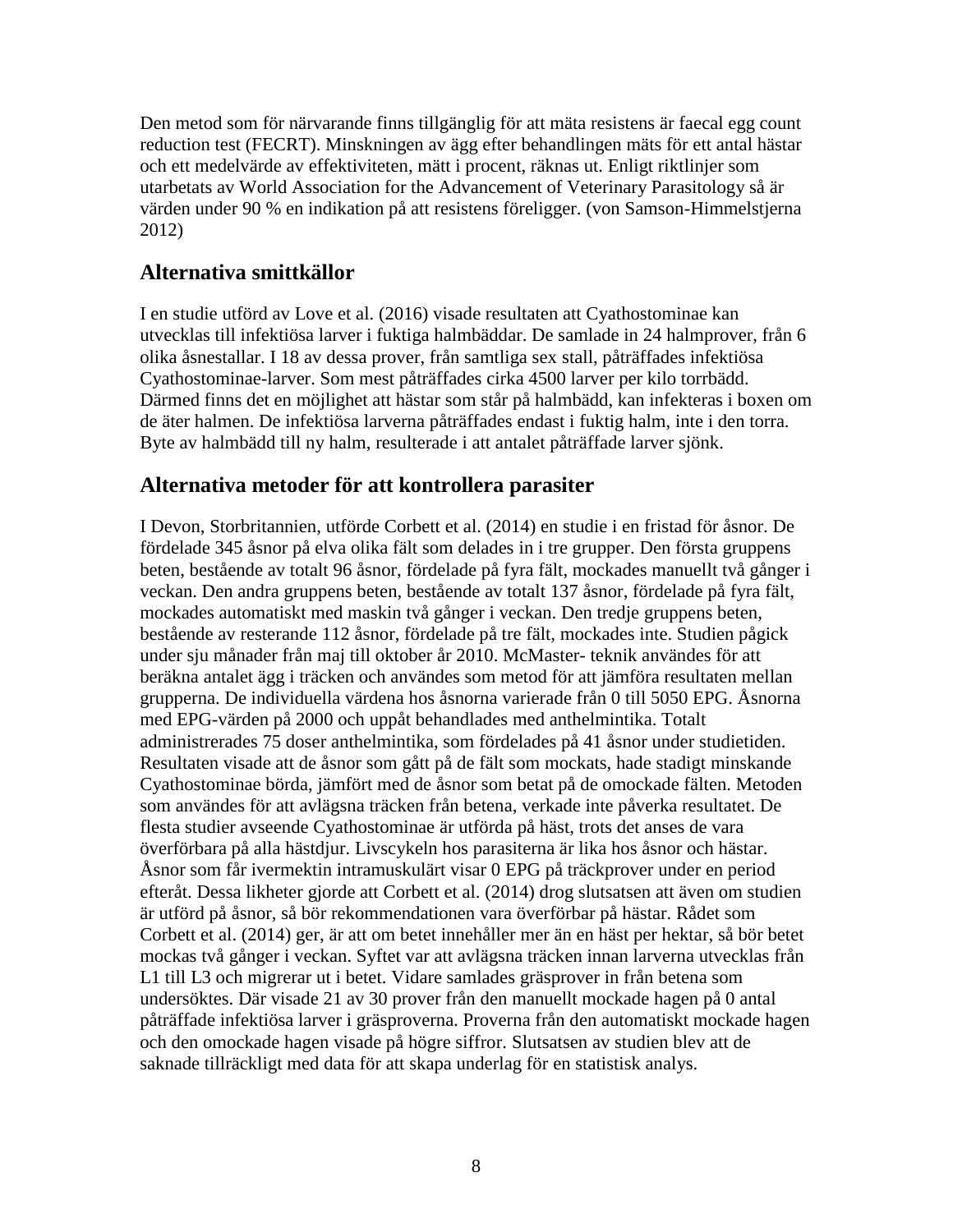## <span id="page-10-0"></span>**MATERIAL OCH METOD**

## <span id="page-10-1"></span>**Genomförande**

Studien utfördes på en gård i Knivsta kommun, Uppsala län. En betesmark på cirka tre hektar där hästar inte betat på två år, delades upp och stängslades till två jämförbara hagar. Tre hästar med känd äggutskiljning av blodmask släpptes ut den 18 juni. Hästarna flyttades mellan hagarna vartannat dygn, så att de vistades lika mycket i båda hagarna. En vecka in i juli utgick en häst på grund av brist på bete. De två övriga hästarna betade till den 24 juli. Under samma tid mockades den ena hagen manuellt två gånger per vecka. Gräsprover togs från båda hagarna varannan vecka från betessläpp till och med oktober. Träckprov från hästarna analyserades vid två tillfällen under säsongen. Hästarna var tre valacker av varmblodstyp. Häst 1 var 20 år och vägde 750 kilo. Häst 2 var 16 år och vägde 640 kilo. Häst 3 var 7 år och vägde 630 kilo.

#### <span id="page-10-2"></span>**Analys av träckprov**

Kontroll av parasitäggförekomst utfördes genom flotation med McMaster-teknik beskriven av Monrad et al. (1999). Insamlad träck från de tre hästarna, fyra gram träck per häst, vägdes upp i varsin bägare. Träcken rördes ut och blandades ordentligt med 56 milliliter mättad natriumklorid (densitet 1,210) per bägare. Därefter hälldes lösningen genom gasväv ner i en annan bägare. En McMaster-kammare fylldes genast med träcksuspensionen. Kammaren fick stå i två minuter innan den mikroskoperades. Antalet ägg räknades och EPG fastställdes genom att addera antalet ägg i de båda rutnäten och sedan multiplicera med 50. Ett ägg motsvarade då 50 EPG, vilket var den lägsta detektionsnivån.

#### <span id="page-10-3"></span>**Insamling av gräsprover**

Innan studien påbörjades togs nollprov från bägge hagarna. Insamling av gräsprover utfördes mellan klockan 08 och 10 på förmiddagen. Det var samma person som tog dessa prov under hela perioden. Provtagaren gick över fältet längs en bana i form av två mot varandra stående W, se figur 3. Snitslar i två olika färger användes som markörer på långsidorna. Vid var sjunde steg klipptes en nypa gräs, cirka 0,5 centimeter i diameter. Gräset klipptes av så nära marken som möjligt, utan att jorden följde med. Inga prover togs i direkt anslutning till en träckhög. Gräsproverna samlades i uppmärkta plastpåsar. Totalt samlades cirka 250 gram (158–350 gram) gräs in per W, det vill säga 500 gram per hage. Proven transporterades sedan till laboratoriet på SVA.



**Figur 3**. En W-formad bana användes vid insamlandet av gräsproverna.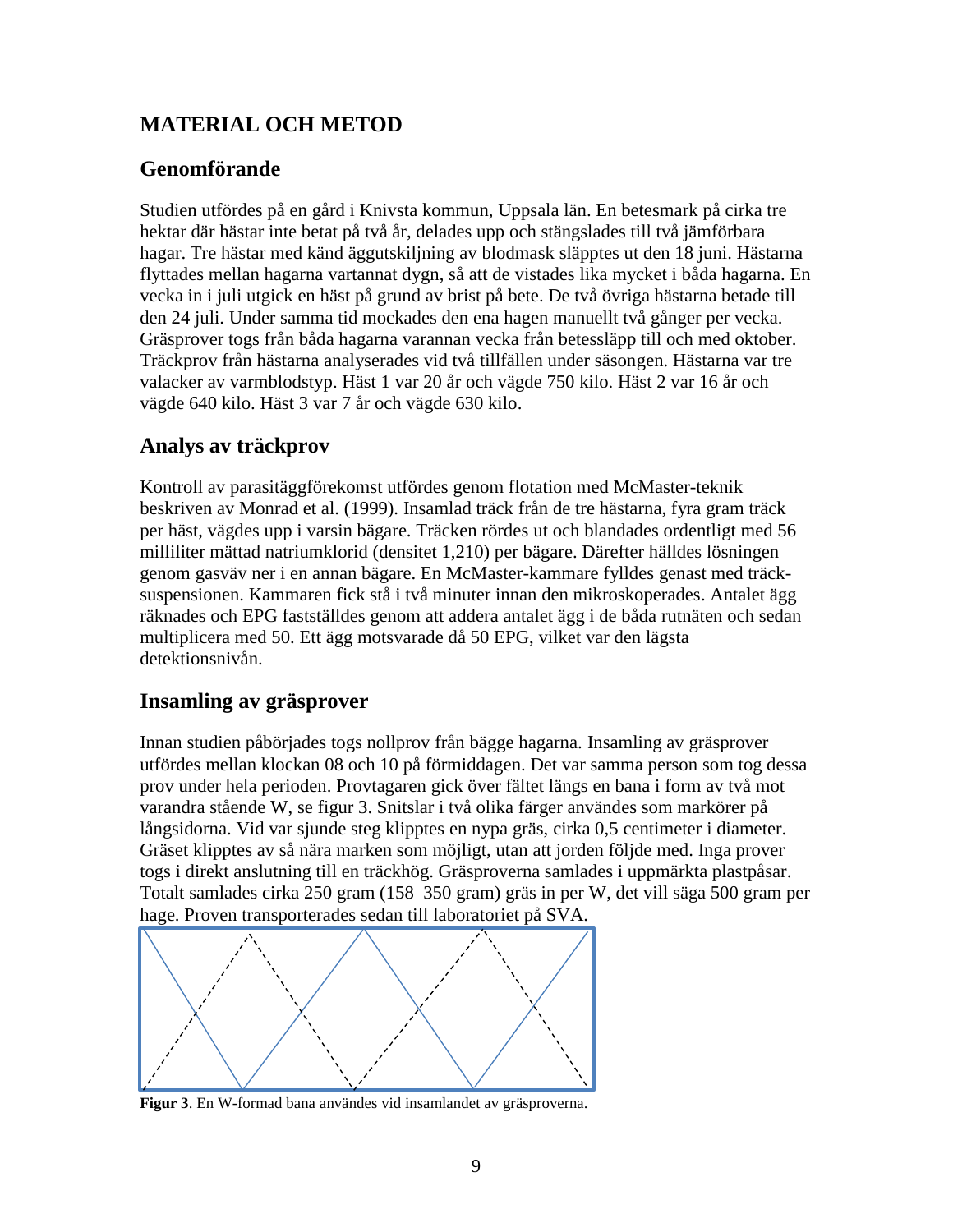#### <span id="page-11-0"></span>**Analys av gräsprov**

De insamlade gräsproverna vägdes och placerades i stor Baermann tratt av metall försedd med finmaskig sil, gummislang och slangklämma, se figur 4. Ljummet kranvatten tillsattes så att gräset täcktes av vattnet. Provpåsen sköljdes ur med ljummet kranvatten, så att allt insamlat material hamnade i silen. Gräset blandades och lämnades sedan att stå under ett dygn. Dagen efter tappades 45 milliliter vätska av i ett centrifugrör (Falconrör) genom att klämman runt gummislangen försiktigt öppnades. Rören med vätska centrifugerades i två minuter med 1000 revolutions per minute (rpm). Det översta skiktet sögs upp med en vätskesug. Fem milliliter vätska per prov mikroskoperades. Till hjälp vid mikroskoperingen användes Lugols jodlösning, en femprocentig jodlösning, för att avdöda och färga larver. Antalet L3-larver av blodmask i proven räknades. Gräset torkades i ett nät under två veckor och vägdes därefter. Slutligen kalkylerades antalet blodmasklarver per kilo betesgräs i torrsubstans för den mockade respektive omockade hagen.

<span id="page-11-1"></span>

**Figur 4**. Gräsproverna preparerade i Baermann-trattar. Foto: Helena Thorolfson Rainamo.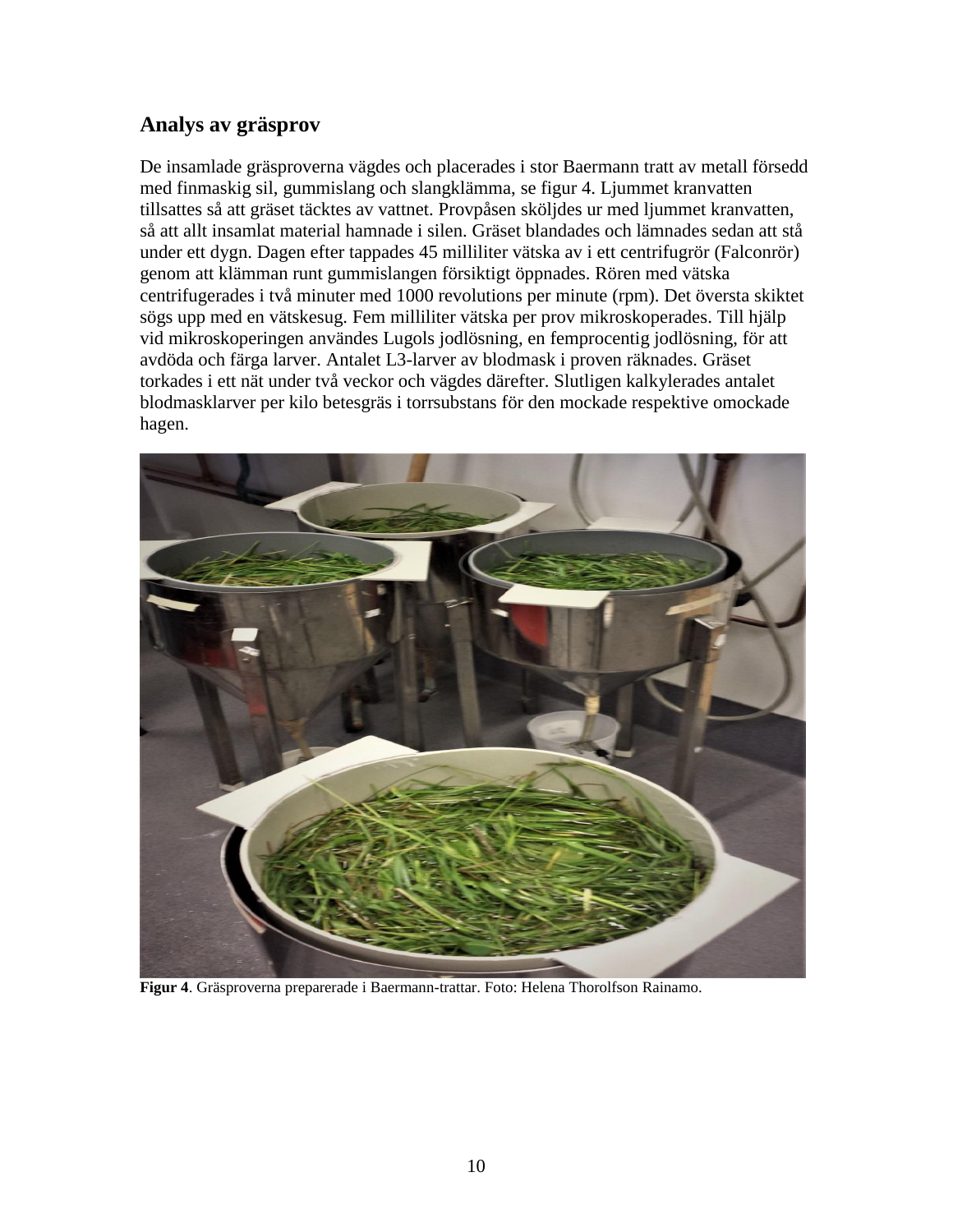#### **Väderdata**

Väderdata inhämtades från SMHI (Sveriges meteorologiska och hydrologiska institut) från väderstationen Uppsala Aut för perioden 14 juni till 24 oktober.

#### <span id="page-12-0"></span>**Statistisk analys**

De uppmätta värdena i gräsproverna från den mockade och den omockade hagen sammanställdes i en tabell. Medelvärde och varians beräknades. Både medelvärde och varians var olika mellan dataserierna. Ett t-test utfördes därefter i excel. En fem procentig signifikansnivå användes för att se om skillnaden i medelvärde mellan resultatserierna var statistiskt signifikant.

## <span id="page-12-1"></span>**RESULTAT**

## <span id="page-12-2"></span>**EPG-räkning**

Hästarna som ingick i studien utsöndrade mellan 300–750 EPG av blodmask när de släpptes i ut i beteshagarna den 18 juni. Träckprover analyserades igen i samband med att hästarna flyttades. En av de två kvarvarande hästarna hade ett oförändrat värde medan den andra hästen hade en marginellt högre EPG av blodmask, se tabell 1.

| Häst nr        | Ålder år      | Kön    | Vikt kg | <b>EPG</b> | <b>EPG</b> |
|----------------|---------------|--------|---------|------------|------------|
|                |               |        |         | 18 juni    | 24 juli    |
|                | 20            | valack | 750     | 300        | 400        |
| $\overline{2}$ | 16            | valack | 640     | 400        | 400        |
| 3              | $\mathcal{I}$ | valack | 630     | 750        | utgått     |

**Tabell 1.** EPG av blodmask för de tre hästarna när de släpptes ut respektive flyttades från betet

#### <span id="page-12-3"></span>**Laboratorieundersökning**

I de första gräsproven, som togs i början av det 15:e dygnet efter att hästarna släppts ut i hagen, påträffades L3-larver endast från den omockade hagen. Under de följande tre provtagningarna påträffades inga L3-larver i någon av hagarna. I slutet av augusti påträffades sedan det högsta antalet L3-larver under studiens gång i den omockade hagen. Därefter var proverna i den omockade hagen positiva fram till och med att studien avslutades. I den mockade hagen påträffades larver vid endast två tillfällen. Värdena presenteras i tabell 2.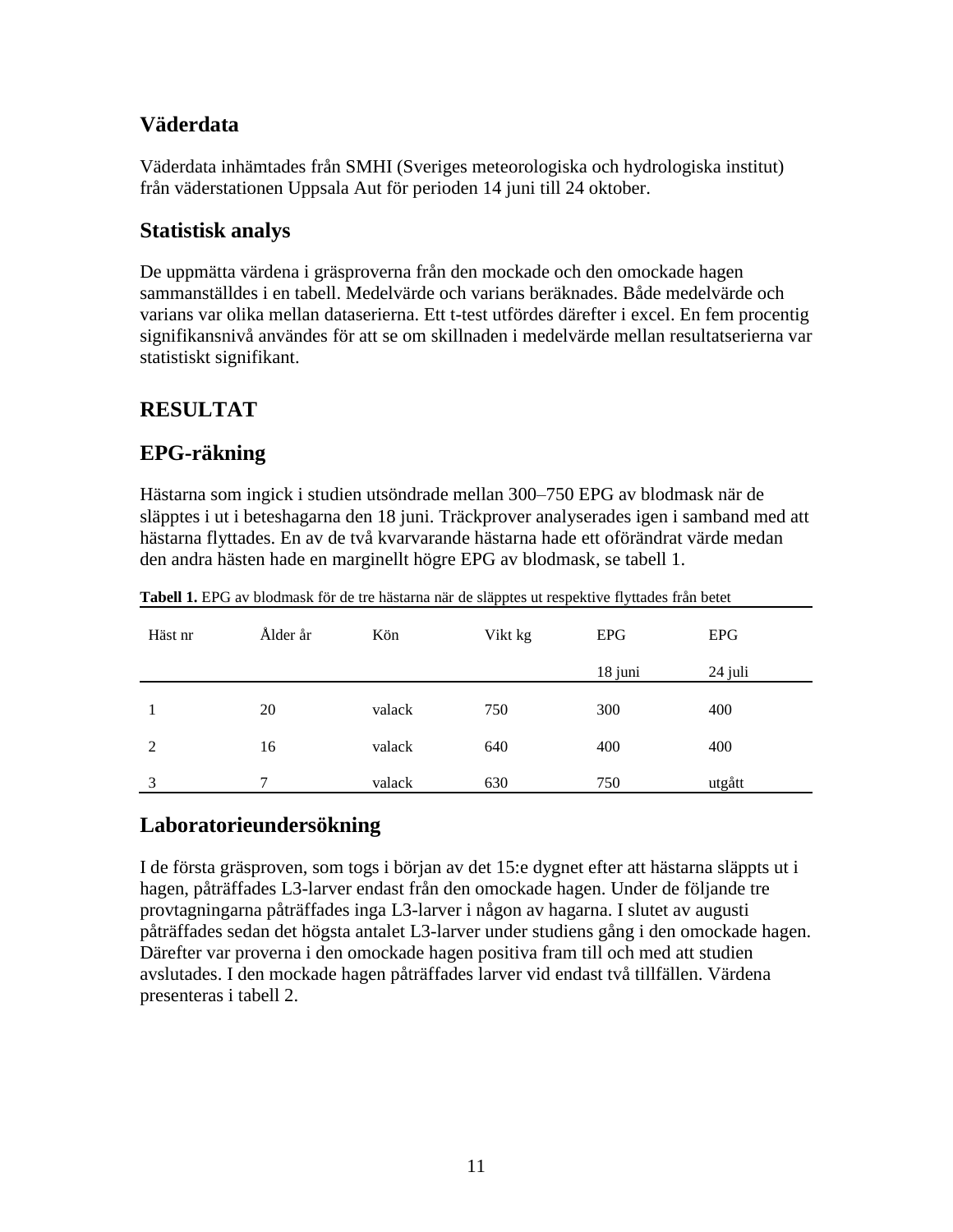| $\mathfrak{u}_{\mathcal{S}}$ ur<br>Provtagningsdatum | Antal L3-larver per kg torrsubstans<br>gräs i den mockade hagen | Antal L3-larver per kg torrsubstans gräs<br>i den omockade hagen |
|------------------------------------------------------|-----------------------------------------------------------------|------------------------------------------------------------------|
|                                                      |                                                                 |                                                                  |
| 3 juli                                               | $\boldsymbol{0}$                                                | 41                                                               |
| 17 juli                                              | $\boldsymbol{0}$                                                | $\mathbf{0}$                                                     |
| 31 juli                                              | $\boldsymbol{0}$                                                | $\mathbf{0}$                                                     |
| 14 augusti                                           | $\boldsymbol{0}$                                                | $\boldsymbol{0}$                                                 |
| 27 augusti                                           | 6                                                               | 12 601                                                           |
| 10 september                                         | $\boldsymbol{0}$                                                | 3 8 4 2                                                          |
| 24 september                                         | 55                                                              | 7 2 1 9                                                          |
| 8 oktober                                            | $\boldsymbol{0}$                                                | 3 2 7 1                                                          |
| 24 oktober                                           | $\boldsymbol{0}$                                                | 4 3 5 0                                                          |

**Tabell 2**. Antal L3-larver av blodmask per kilo torrsubstans gräs i den mockade respektive omockade hagen

Medelvärdet av antalet L3-larver från gräsproverna i den mockade hagen var sju. Medelvärdet av antalet L3-larver för den omockade hagen var 3480. Ett p-värde på 4,1 procent erhölls, vilket innebär enstjärning statistisk signifikans. Nollhypotesen att det inte förelåg någon skillnad kunde förkastas. En statistiskt signifikant skillnad, p-värde, mellan seriernas medelvärden kunde konstateras.

#### <span id="page-13-0"></span>**Väderförhållanden**

#### **Temperatur**

Den högsta dygnsmedeltemperaturen som uppmättes under studien var 21,4 ℃ och den lägsta 3,2 ℃. Under första halvan av provperioden varierade dygnsmedeltemperaturen mellan 13,3 ℃ och 20,1 ℃. Från slutet av augusti sjunker dygnsmedeltemperaturen och överstiger inte 15,5 ℃. Från den 24:e september till den 7:e oktober sjunker dygnsmedeltemperaturen till som lägst 5,3 ℃. Från den 7:e oktober till den 16:e oktober ökade sedan dygnsmedeltemperaturen till ett toppvärde på 13,7 ℃. Därefter sjönk dygnsmedeltemperaturen igen till som lägst 3,2 ℃ den 19:e oktober. Dygnsmedeltemperaturen under försöksperioden redovisas i figur 5.

#### **Nederbörd**

Fram till det första provtagningstillfället den 3:e juli regnade det periodvis som mest åtta millimeter under ett dygn. Detta följdes av en torrare period. Från den 3:e augusti och efterföljande fyra dygn, var den totala nederbörden 15,6 millimeter. Detta följs av mer nederbörd den 18:e och 19:e augusti. Den 24:e augusti uppmättes en nederbörds mängd på 16 millimeter, vilket var ett av de högsta värdena under studien. Perioden från den 27:e augusti till den 10 september innehöll två dygn med nederbördsvärden kring 13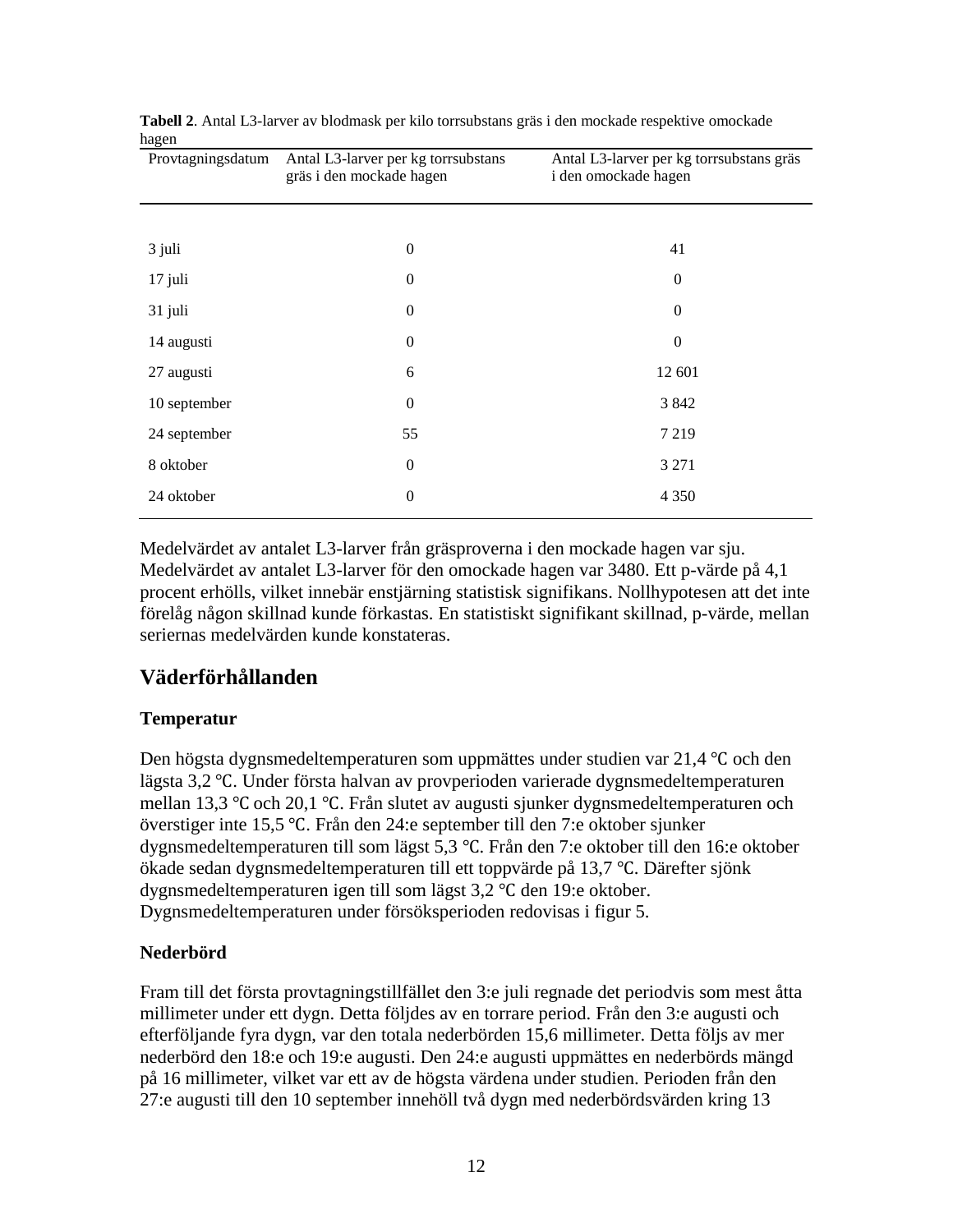millimeter, samt ett par dygn med värden på fem respektive nio millimeter. Den 11 september uppmättes 13 millimeter nederbörd och den 20 september uppmättes periodens högsta värde, 18 millimeter nederbörd under ett dygn. Mellan den 22: a september och 1:a oktober uppmättes i princip ingen nederbörd. Den resterande mätperioden innehöll fyra dygn med värden över sex millimeter, med en topp den 8 oktober på 17 millimeter nederbörd. Nederbörden under försöksperioden redovisas i figur 5.



**Figur 5**. Diagram över dygnsmedel temperatur och nederbördsmängd som uppmättes under försöksperioden.

## <span id="page-14-0"></span>**DISKUSSION**

Studiens frågeställning var hur mockning av beteshage påverkar antalet L3-larver i gräset. Resultatet av studien visade att antalet L3-larver i gräset var betydligt lägre i den mockade hagen jämfört mot den omockade hagen.

Den här studien var den första i Skandinavien att mäta effekten av beteshygieniska åtgärder på hästbete. På grund av detta saknas relevanta liknande svenska studier att jämföra studiens resultat med.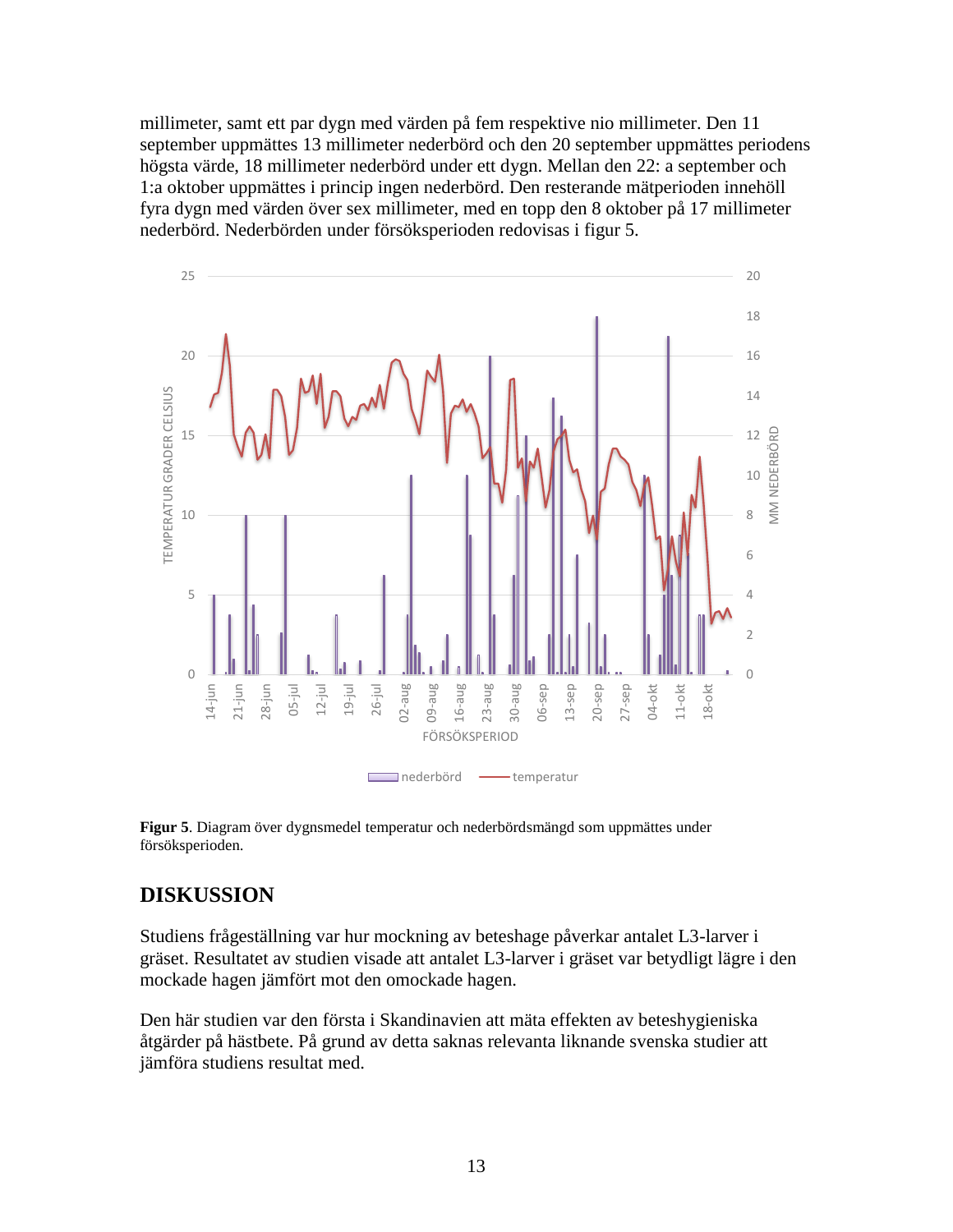## <span id="page-15-0"></span>**Temperatur och nederbörd**

Temperatur och nederbörd påverkar larvernas utveckling och överlevnad, därför är väderlek av betydelse för studiens resultat. Redan i det första gräsprovet påträffades infektiösa larver i den omockade beteshagen. Hästarna hade endast gått i hagen i två veckor, vilket innebar en relativt snabb utveckling från ägg till infektiös L3-larv sett i relation till de två till fyra veckor som SVA (2016) beskriver som en normal utvecklingstid. Väderförhållandena under den perioden var optimala för utvecklingen av larverna. Det är viktigt att vidta åtgärder för att avlägsna träcken innehållande ägg, innan de utvecklas till L3-larver, eftersom det är då de migrerar från träckbollarna ut i gräset. En annan fördel med att mocka betet är att betesytan ökar, eftersom ratorna blir färre.

Under den torra perioden påträffades inga larver i gräsproverna. När nederbörden ökade påträffades stora mängder larver. Den första större nederbördsmängden, på totalt 15,6 millimeter, inträffade lite mer än två veckor innan det högsta antalet påträffade L3-larver noterades. Regnet antas vara den viktigaste bidragande orsaken till den stora mängden larver. Dessa resultat är i linje med tidigare studier av Morariu et al. (2008) som beskriver att fuktig väderlek med temperaturer kring 10-25 ℃ är de mest gynnsamma för larvernas utveckling. Även i studien som utfördes av Love et al. (2016) på halmbäddar visade resultatet att fukten har betydelse för larvernas utveckling. En åtgärd för att minska smittorisken skulle kunna vara att flytta hästarna från betet i samband med nederbörd efter en längre torrperiod.

När de sista proverna togs var det frost i gräset men L3-larver påträffades ändå. Detta är i linje med tidigare undersökningar som visat att L3-larverna tål kyla vilket har redovisats av Osterman Lind (2005).

#### <span id="page-15-1"></span>**Material och metod**

Alla prover som ingick i studien samlades in och analyserades av en och samma person vilket minimerade felkällan att olika personer kan använda olika teknik.

Det faktum att marken inte använts som betesmark de senaste två åren var en förutsättning för att studien skulle kunna genomföras på gården. Den omockade hagen är nu infekterad och behöver vila ett år från betande hästar. Alternativt kan marken plöjas upp och nytt bete sås in eller andra djur beta i hagen nästa år, då parasiterna är artspecifika.

Hästarna som ingick i studien hade en äggutskiljning över det tröskelvärde där SVA rekommenderar avmaskning. Det troliga är att antalet larver i gräset skulle vara lägre i en population med lägre äggutskiljning hos hästarna. De två hästar som betade hela perioden låg närmare tröskelvärdet än den häst som lämnade betet tidigare. Om häst nummer 3 hade varit kvar i hagen längre tid skulle förekomsten av larver troligen ha varit högre, eftersom den hästen ensam hade en äggutskiljning som var mer än dubbelt så stor som de andra två hästarna tillsammans. Äggutskiljning hos hästar varierar mellan olika individer. Att identifiera individer med hög äggutskiljning och avmaska dessa för att minska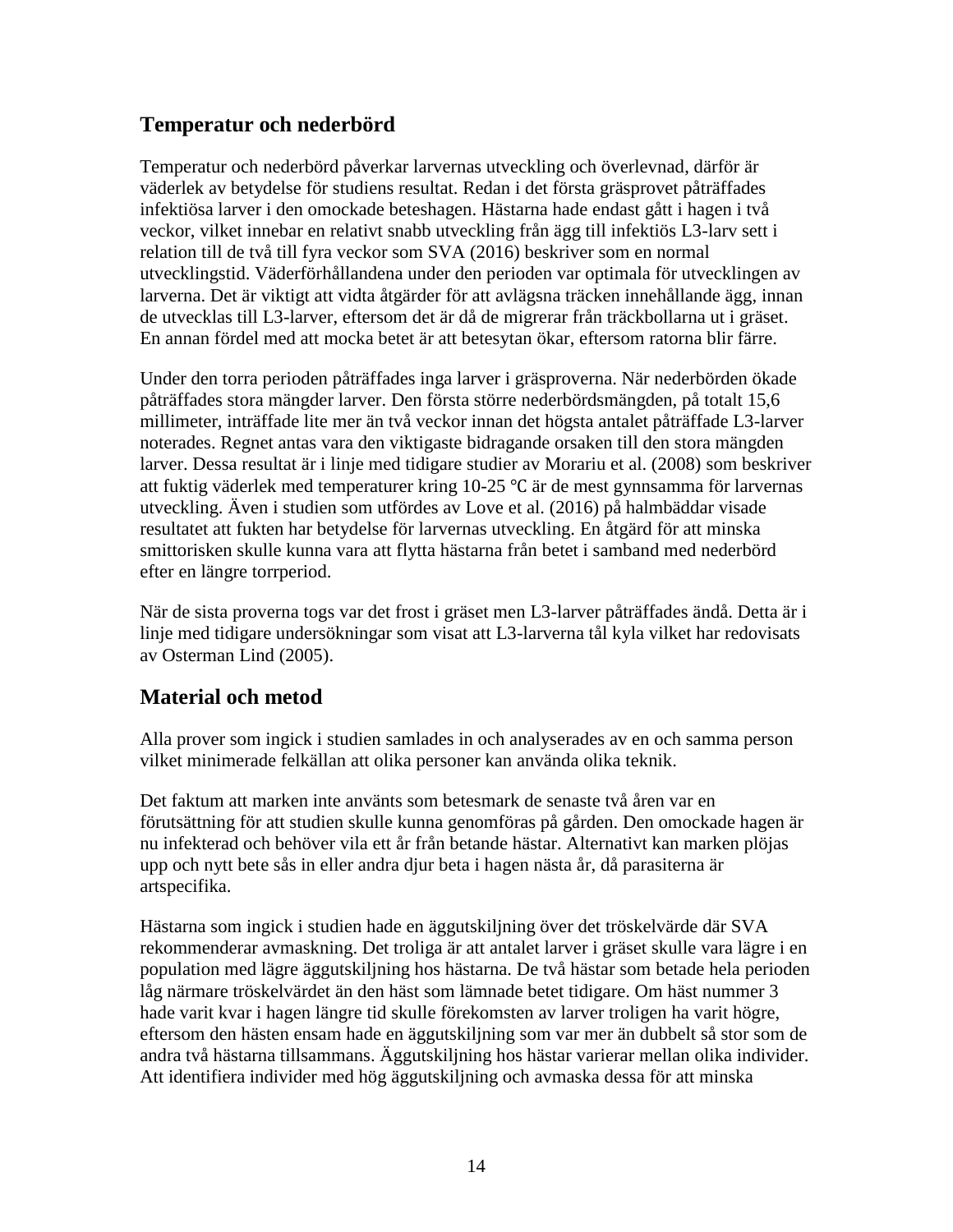smittspridning är en viktig åtgärd att minska parasittrycket. Att förhindra ett högt smittryck på sommaren kräver en genomtänkt betesplan för att skydda betesmarkerna.

Trots att det endast var tre hästar och att de inte utsöndrade så mycket ägg var resultaten entydiga. Studien visade att mockning av beteshage två gånger i veckan var mycket effektivt för att minimera antalet blodmasklarver i gräset. Den här studien innefattade tio mättillfällen, en framtida studie skulle kunna pågå under en längre period och eventuellt pågå under flera säsonger. Bristen på bete, orsakad av torka, ledde till att hästarna behövde flyttas till nya marker innan studien avslutades. Önskvärt hade varit att kunna ha hästarna kvar i hagen under en större del av mätperioden. Flera hagar med flera olika hästar skulle öka säkerheten i utfallet.

## <span id="page-16-0"></span>**Beteshygien**

Många anläggningar som håller hästar, har inte tillgång till stora markytor i förhållande till antal hästar. Ett grundläggande problem är därför begränsad tillgång av betesmark vilket medför att överbetning av beteshagar bidrar till parasitspridning. När hästarna betar närmare träckhögarna ökar risken för parasitinfektion. Att använda grusade hagar skulle kunna vara ett alternativ, eftersom hästarna får i sig larverna då de betar gräs och därmed stoppas smittspridningen i en grusad hage eller i en hage som saknar gräs.

Både denna studie och den utförd av Cobett et al. (2014) tyder på att mockning skulle kunna användas som ett komplement eller ersättning till avmaskning. En skillnad mellan studierna var att Corbett et al. (2014) tittade på skillnaden i EPG-värden medan denna studie analyserade förekomst av L3-larver i gräsprover. I denna studie hade inte EPG varit ett bra mått på mängden larver i gräset. Vuxna hästar bär på larvstadier som härrör från tidigare betessäsonger. Dessa larver mognar fram successivt vilket betyder att ägg som detekteras inte behöver vara en effekt av infektion innevarande säsong. Dessutom var betesstudien i denna studien för kort för att larver skulle ha hunnit plockats upp och utvecklats till vuxna könsmogna maskar. EPG-värdena hos åsnorna sjönk hos djuren som betade på de fält som mockades såväl manuellt som maskinellt. Därmed skulle maskinell mockning kunna vara ett alternativ för att effektivisera metoden på större gårdar

# <span id="page-16-1"></span>**Förslag på framtida studier**

Även om Corbett et al. (2014) saknade tillräckligt med data när de analyserat gräsproverna för att kunna genomföra en statistisk analys, fanns det indikationer på att det skulle kunna finnas en skillnad mellan den manuellt mockade hagen jämfört mot den automatiskt mockade hagen, när de analyserade gräsproverna. Därför behöver flera, mer utvidgade studier av mockningsteknik utföras. En utveckling av maskiner som utför mockningen är också en intressant möjlighet att titta på.

Det skulle även vara intressant att undersöka den långsiktiga effekten av mockningen och följa upp med nya provtagningar under vintern och våren, för att se om det ger liknande resultat som i studien av Morariu et al. (2008).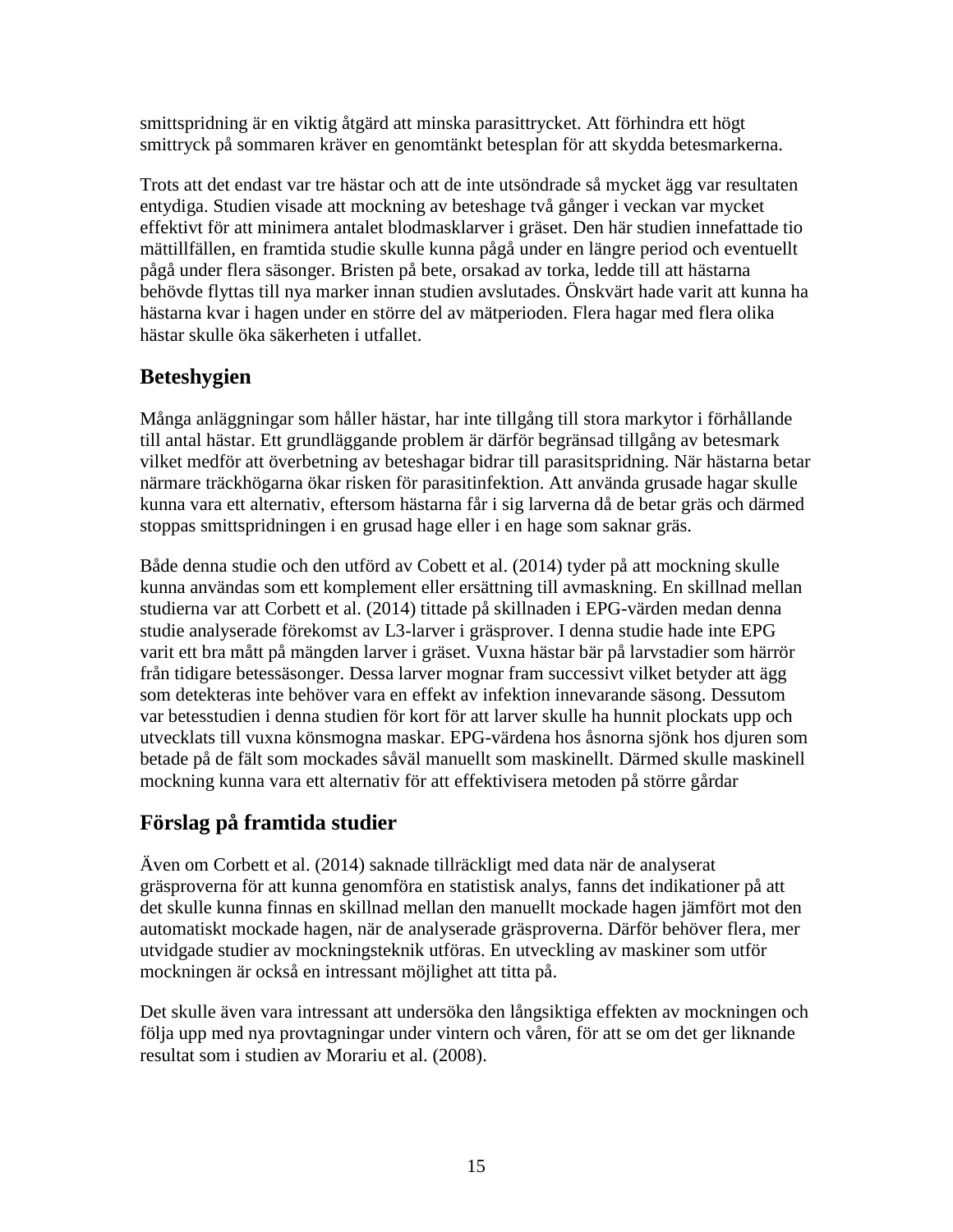Det skulle även vara av intresse att undersöka effekten av andra, mindre arbetssamma, metoder som till exempel putsning.

#### <span id="page-17-0"></span>**Slutsatser och hypotesprövning**

Slutsatsen av studien blev att gräsproverna från beteshagen som mockades två gånger i veckan innehöll färre L3-larver jämfört med beteshagen som inte mockades.

Hypotesen var att beteshagen som mockades två gånger i veckan skulle ha ett lägre antal L3-larver än den beteshage som inte mockades. Medelvärdet av gräsproverna från den mockade hagen var sju jämfört med medelvärdet av gräsproverna från den omockade hagen som var 3480. Därmed bekräftades hypotesen.

# <span id="page-17-1"></span>**SAMMANFATTNING**

Så gott som alla hästar är infekterade med endoparasiter. Blodmaskar är de parasiter som är mest frekvent förekommande hos häst. De delas upp i stora (*Strongylus species*) och små (Cyathostominae) blodmaskar. Hästens vanligaste parasit är Cyathostominae. Hästarna smittas när de betar gräs på infekterade beten. Parasiterna ger normalt sett inga symtom men de kan orsaka allvarliga hälsoproblem hos den infekterade hästen, så som avmagring, diarré och kolik, samt *larval cyathostominos*.

*Strongylus vulgaris* (*S. vulgaris*) är den blodmask som är mest patogen. Larverna vandrar längs blodkärlen hos hästen och orsakar inre skador. Detta ger sedan symptom som kolik hos hästen.

Cyathostominae har en direkt livscykel. Beroende av regn, migrerar de infektiösa L3 larverna från träcken ut i betet och kan intas av en ny betande häst. Även *S. vulgaris* har en direkt livscykel och följer samma mönster men skiljer sig väsentligt åt när det gäller utvecklingen av L4-stadiet i tarmen.

Tidigare avmaskningsrutiner, med huvudsakligt syfte att kontrollera *S. vulgaris*, innebar regelbunden avmaskning av alla hästar var åttonde vecka. Detta resulterade i en kraftigt minskad förekomst av *S. vulgaris*. Emellertid har den intensiva användningen av athelmintika lett till att flera av hästens parasiter utvecklat resistens mot anthelmintika, däribland Cyathostominae. Sedan år 2007 rekommenderas selektiv avmaskning i Sverige.

Det faktum att hästens parasiter har utvecklat resistens mot anthelmintika innebär ett hot mot hästens hälsa. Nya medel för att bekämpa parasiter hos hästar har inte framkommit sedan 90-talet. Detta innebär att behovet av att utveckla alternativa metoder för parasitkontroll är mycket stort.

Resistenta Cyathostominae är ett hot mot hästens välfärd. Alternativa icke kemiska metoder för parasitbekämpning behöver utvecklas på grund av att allt fler arter utvecklat resistens mot befintliga preparat. Beteshygieniska åtgärder så som mockning kan vara en sådan alternativ åtgärd. Syftet med det här arbetet var att undersöka om regelbunden mockning av beteshage två gånger i veckan kan reducera parasitsmitta på betet och på så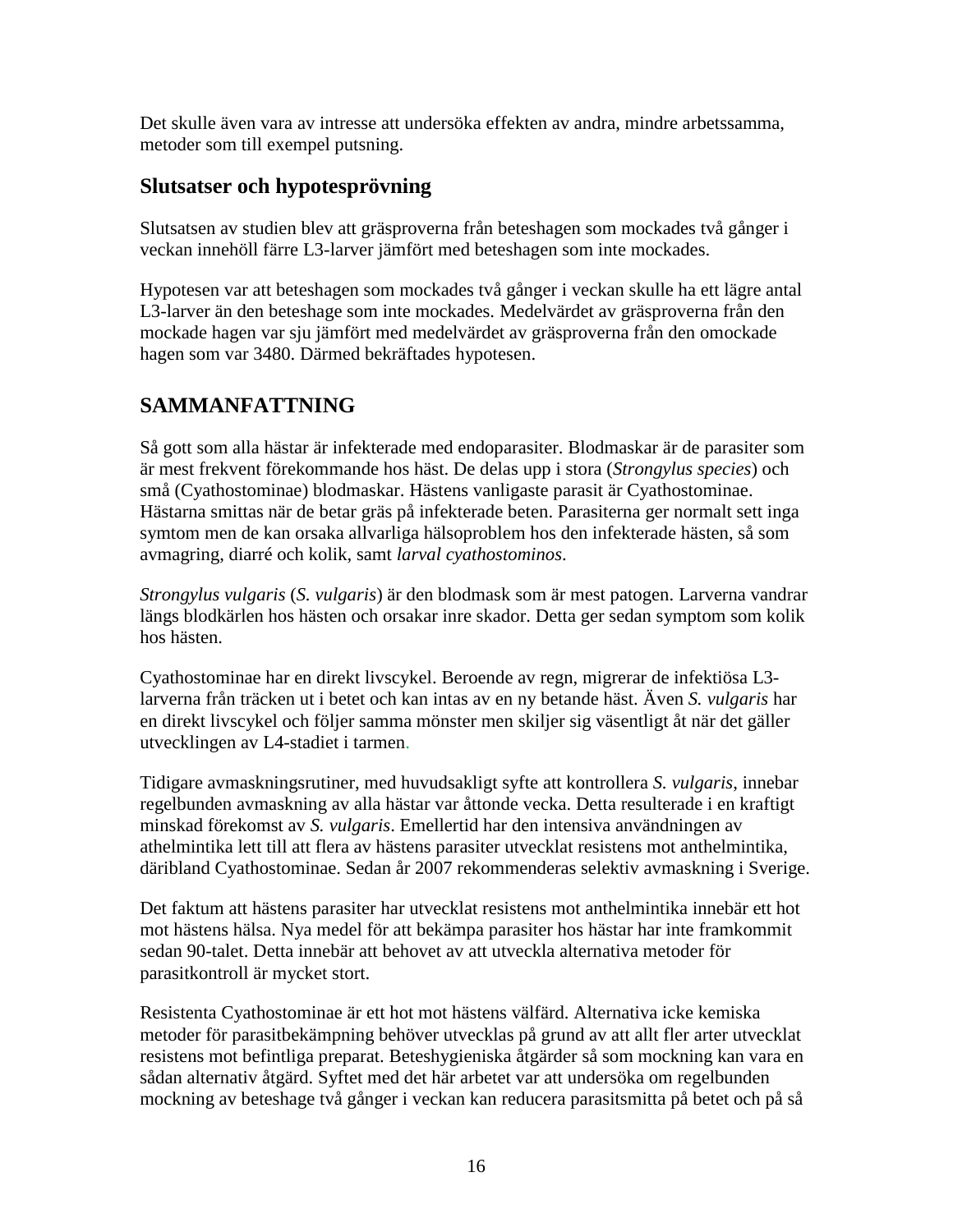sätt utgöra ett effektivt komplement till avmaskning för hållbar parasitkontroll. Frågeställningen arbetet utgick ifrån var hur mockning av beteshage två gånger i veckan påverkar antalet L3-larver i gräset.

Studien utfördes på en gård i Knivsta kommun, utanför Uppsala. Tre hästar med känd äggutskiljning av blodmask släpptes ut på bete och flyttades vartannat dygn mellan de båda hagarna. Den ena hagen mockades manuellt två gånger i veckan. Den andra beteshagen mockades inte. Varannan vecka samlades gräsprover in som sedan analyserades. Baermann- tekniken användes för att anrika parasitlarverna i gräset.

Resultatet visade att medelvärdet för den omockade beteshagen var 3480. För den mockade beteshagen var medelvärdet sju.

De första positiva proverna togs i början av det 15:e dygnet efter att hästarna släpptes ut på betet. Dessa följdes av en torr period, utan nederbörd, med negativa prover från båda hagarna. I augusti inträffade en regnperiod och den 27:e augusti, omkring två veckor efter den nederbörden, beräknades de högsta värdena under studien. Antalet L3-larver per kilo torrsubstans gräs i den omockade hagen beräknades till 12 601 stycken, jämfört med 6 stycken L3-larver per kilo torrsubstans gräs från den mockade hagen. Temperaturen är en faktor som påverkar utvecklingen av infektiösa L3-larver. När dygnsmedeltemperaturen sjönk under 10 grader under den senare delen av försöksperioden, minskade antalet påträffade L3-larver i proverna från den omockade hagen trots att nederbörden ökade, vilket bekräftar de studier som gjorts tidigare. Ett t-test avseende statistiskt signifikant pvärde utfördes med resultatet  $p= 0.041$ , vilket innebär enstjärnig signifikans.

Slutsatsen av studien blev att gräsproverna från beteshagen som mockades två gånger i veckan innehöll färre L3-larver jämfört med beteshagen som inte mockades.

Hypotesen var att beteshagen som mockades två gånger i veckan skulle ha ett lägre antal L3-larver än den beteshage som inte mockades. Medelvärdet av gräsproverna från den mockade hagen var sju jämfört med medelvärdet av gräsproverna från den omockade hagen som var 3480. Därmed bekräftades hypotesen.

# <span id="page-18-0"></span>**FÖRFATTARENS TACK**

Ett stort tack till mina handledare Eva Osterman Lind och Nina Roepstorff som har varit ovärdeliga med sin hjälp i alla delar av arbetet. Ett särskilt tack till Eva Osterman Lind som har lagt ner mycket tid och engagemang för att introducera mig i den praktiska och teoretiska bakgrunden till detta arbete.

#### <span id="page-18-1"></span>**REFERENSER**

#### <span id="page-18-2"></span>**Litteratur**

Bredtmann, M. C., Krûcken, J., Murugaiyan, J., Kuzmina, T. & von Samson-Himmelstjärna, G. (2017). Nematode Species Identification-Current Status, Challenges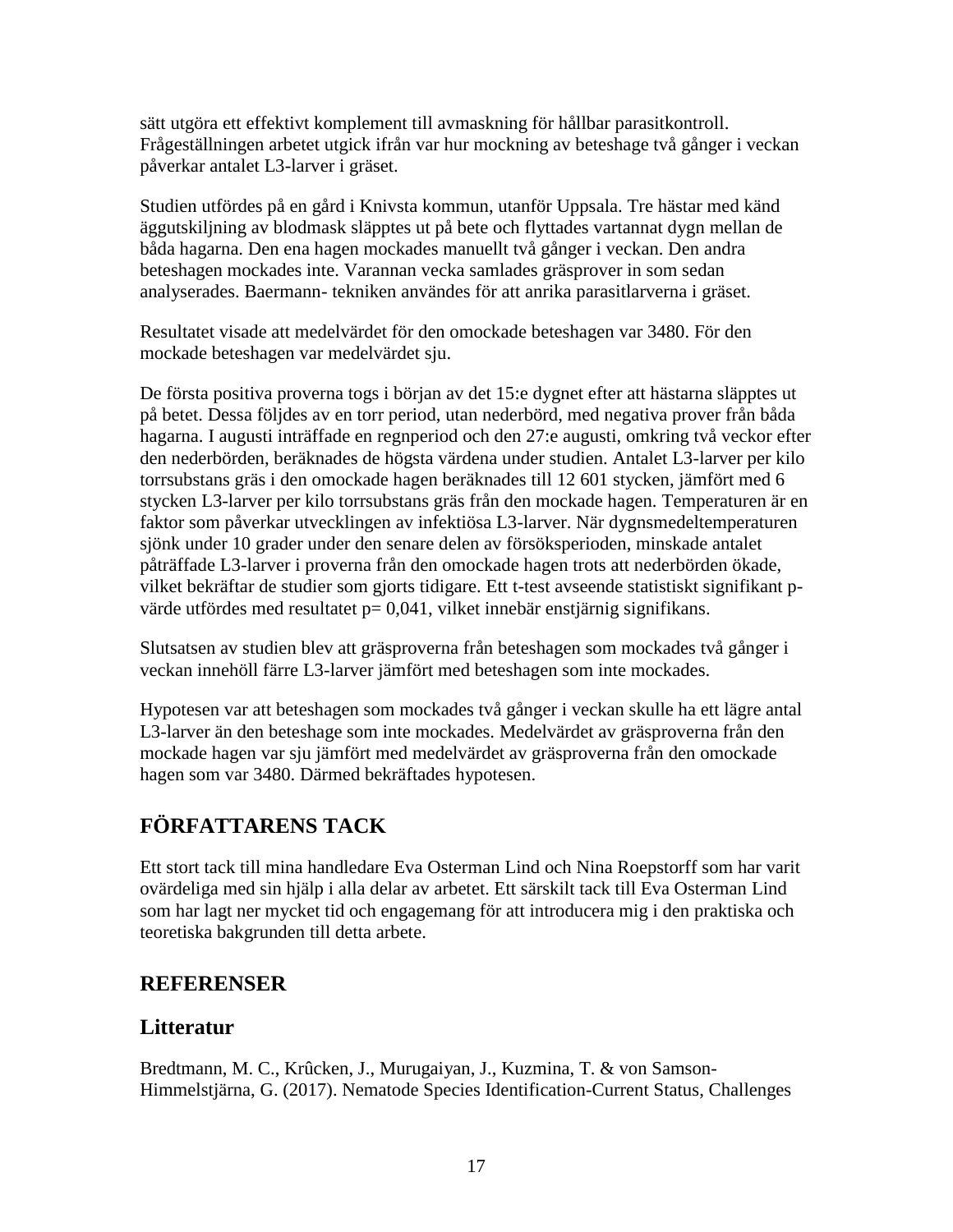and Future Perspectives for Cyathostomins, *Frontiers in Cellular and Infection Microbiology*, vol. 7:283, ss. 1-8.

Corbett, J. C., Love, S., Moore, A., Burden, A. F, Jacqui B., Matthew, B. J & J Denwood, J. M. (2014). The effectiveness of faecal removal methods of pasture management to control the cyathostomin burden of donkeys, *Parasites and vectors*, vol.7:48, ss.1-7.

Hugot, J-P., Baujard, P. & Morand, S. (2001). Biodiversity in helminths and nematodes as a field of study: an overview, *Nematology*, vol. 3, ss. 199-208.

Ihler, C. F. (2010). Anthelmintic resistance. An overview of the situation in the Nordic countries, *Acta Veterinaria Scandinavica*, vol.52:524.

Kaplan, R. M. (2002). Anthelmintic resistance in nematodes of horses, *Veterinary Research*, vol. 33, ss. 491-507.

Kaplan, R. M. (2004). Drug resistance in nematodes of veterinary importance: a status report, *TRENDS in parasitology*, vol. 20, ss. 477-481.

Kaplan, R. M. & Nielsen, M. K. (2010). An evidence-based approach to equine parasite control: It ain't the 60s anymore, *Equine Veterinary Education*, vol.22, ss. 306-316

Khan, M. A., Roohi, N. & Rana, M. A. A. (2015). Strongylosis in equines: A review, *The Journal of Animal & Plant Sciences*, vol. 25, ss.1-9.

Love, S., Burden., A. F., McGirr, C. E., Gordon, L. & Denwood, J. M. (2016). Equine Cyatostominae can develop to infective third-stage larvae on straw bedding, *Parasites and vectors*, vol. 9:478, ss. 1-7.

Matthews, B, J. (2014). Anthelmintic resistance in equine nematodes, *International Journal for Parasitology: Drugs and Drug Resistance*, vol. 4, ss.310-315.

Molento, M. B., Nielsen, M. K & Kaplan, R. M. (2012). Resistance to avermectin/milbemycin anthelmintics in equine cyathostomins – Current situation, *Veterinary Parasitology*, vol. 185, ss. 16-24.

Monrad, J., Bjørn, H., Craven, J., Perman, M & Eiersted, L. (1999). Parasitologisk diagnostik i stordyrspraksis: kvantitativ gødningsundersøgelse med henblik på involdsorm hos heste, *Dansk Veterinaertidsskrift*

Morariu, S., Darabus, G. H., Oprescu, I., Mederle, N., Ilie, M., Stepanescu, D. & Mihailovici, S. (2008). The Cyathostamine larvae pollution degree on pasture from Radmina village, Caras-Severin county, *Lucrari Stiiniifice medicina veterinara Timisoara*, vol. XLI, ss. 395-401.

Nielsen, M. K., Kaplan R. M., Thamsborg, S. M., Monrad J. & Olsen, S. M. (2007). Climatic influences on development and survival of free-living stages of equine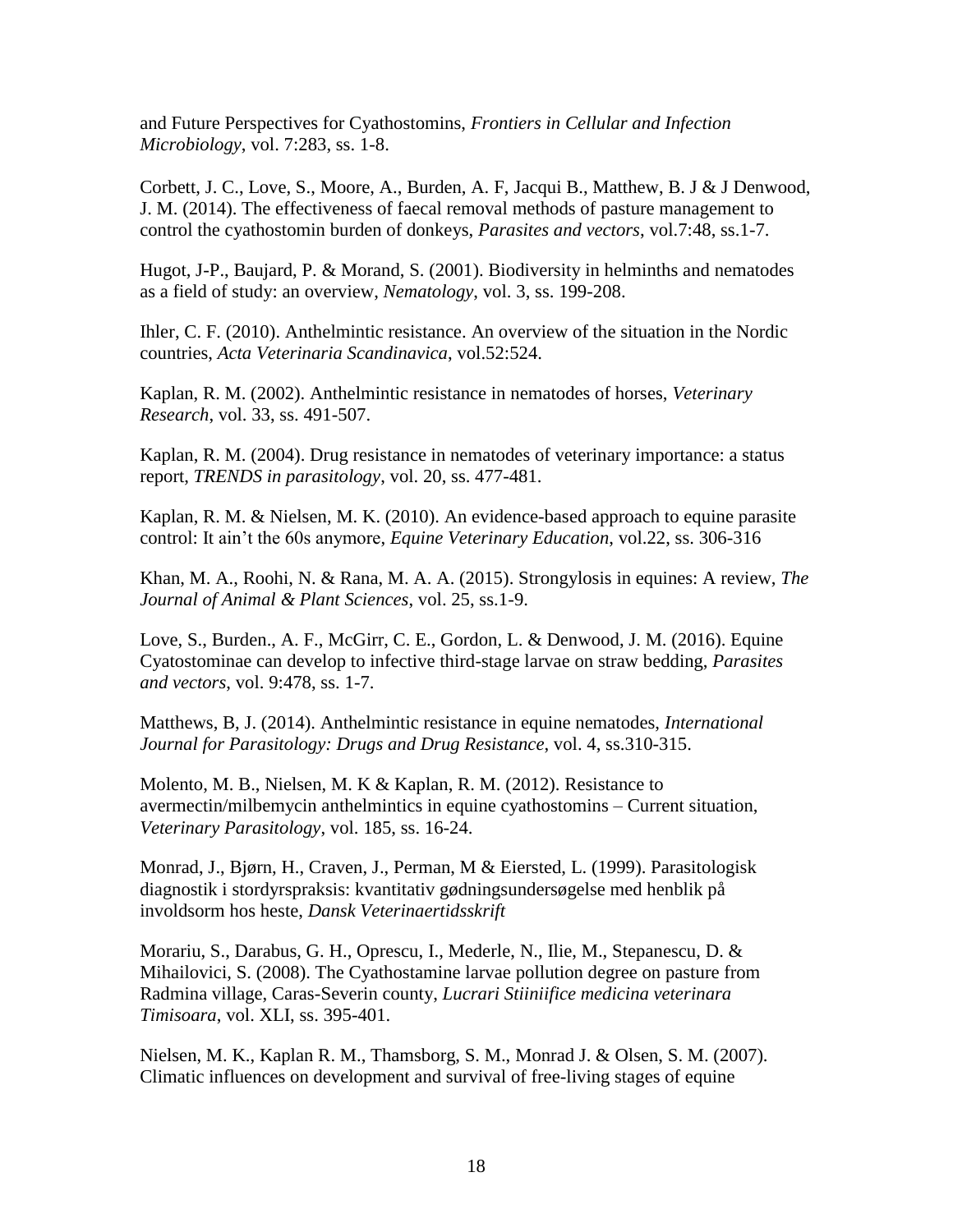strongyles: Implications for worm control strategies and managing anthelmintic resistance, *The Veterinary Journal*, vol. 174, ss. 23-32.

Nielsen, M. K., Reinemeyer, C. R., Donecker, J.M., Leathwick, D. M., Marchiondo, A. A. & Kaplan, R. M. (2014). Anthelmintic resistance in equine parasites-Current evidence an knowledge gaps, *Veterinary Parasitology*, vol.204, ss.55-63.

Osterman Lind, E., Eysker, M., Nilsson, O., Uggla, A. & Höglund, J. (2003). Expulsion of small strongyle nematodes (cyathostamin spp) following dewarming of horses on a stud farm in Sweden. *Veterinary Parasitology*, vol. 115, ss. 289-299.

Osterman Lind, E. (2005). Prevalence and Control of Strongyle Nematode Infections of Horses in Sweden. *Acta Universitatis Agriculturae Sueciae*, vol. 29.

Osterman Lind, O., Kuzmina, T., Uggla, A., Waller, P. J. & Höglund, J. (2007). A Field Study on the Effect of Some Anthelmintics on Cyathostamins of Horses in Sweden, *Veterinary Research Communications*, vol. 31, ss. 53-65.

Peregrine, S. A., McEwen, B., Bienzle, G. T. & Weese, J. S. (2006). Larval cyathostaminosis in horses in Ontario: An emerging disease?, *Canadian Veterinary Journal*. vol. 47. ss.80-82.

von Samson-Himmelstjerna, G. (2012). Anthelmintic resistance in equine parasites-Detection, potential clinical relevance and implications for control, *Veterinary Parasitology*, vol. 185, ss. 2-8.

#### <span id="page-20-0"></span>**Internet**

Sveriges meteorologiska och hydrologiska institut (2017). *Nederbörd*. <https://www.smhi.se/klimatdata/meteorologi/nederbord> [Hämtad 2017-11-06]

Sveriges meteorologiska och hydrologiska institut (2017). *Temperatur*. <https://www.smhi.se/klimatdata/meteorologi/nederbord> [Hämtad 2017-11-06]

Statens veterinärmedicinska anstalt (2016). *Invärtes parasiter (endoparasiter) hos häst*. <http://www.sva.se/djurhalsa/hast/parasiter-hos-hast/invartes-parasiter-endoparasiter-hast> [Hämtad 2017-09-07]

#### <span id="page-20-1"></span>**Personliga meddelanden från**

Eva Osterman Lind, Legitimerad veterinär och parasitolog på Statens veterinärmedicinska anstalt, 2017-11-30.